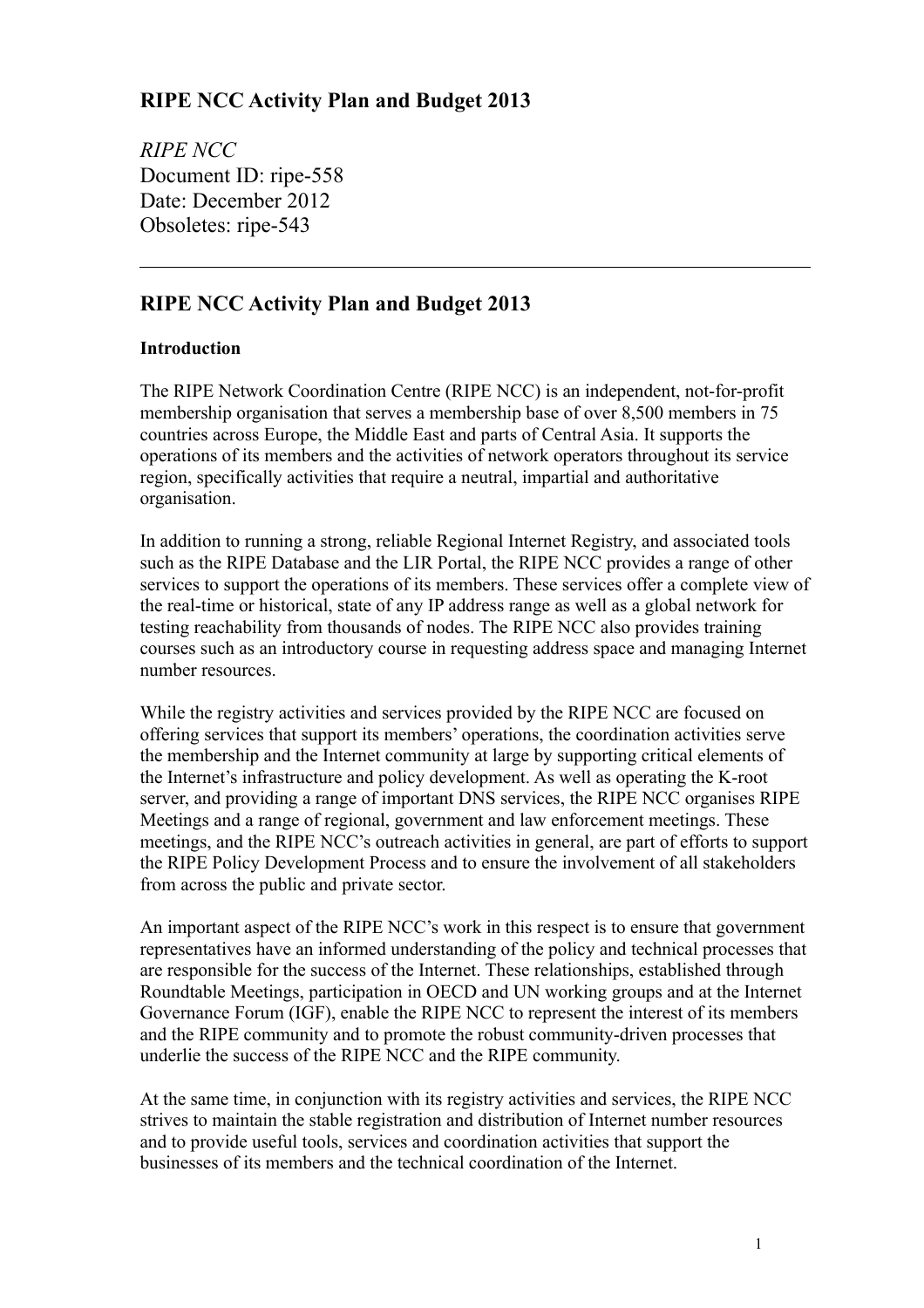In all these processes, the RIPE NCC relies on the input it receives from its members and those in the RIPE community to ensure the organisation is best placed to meet its stakeholders' needs.

#### **Activity Plan Process**

Since its inception the RIPE NCC has run an open and transparent process regarding its activities and budget. A variety of feedback mechanisms are utilised throughout the year to gather membership and community input on activities that the RIPE NCC carries out. These feedback mechanisms include, but are not limited to: the RIPE NCC Membership and Stakeholder Survey; the RIPE NCC Services Working Group; RIPE Meetings; Regional Meetings. The input that is received is then incorporated by the RIPE NCC Management into its strategy for the following year. In line with good Corporate Governance, this strategy is then discussed at length with the RIPE NCC Executive Board who then develop and produce the draft Activity Plan and Budget published in advance of the Autumn General Meeting for further discussion. Following the discussion that takes place on the relevant mailing lists and at the General Meeting, the RIPE NCC Executive Board make any necessary amendments before they formally approve the final Activity Plan and Budget, which is published annually in December.

This is an ongoing process that provides all RIPE NCC members with opportunities for providing feedback on the RIPE NCC's strategy, activities and budget. Ultimately the RIPE NCC Executive Board, which is made up of five representatives elected by RIPE NCC members, approve the final Activity Plan and Budget. The membership is able to express their confidence in the individuals on the Executive Board by voting for their preferred candidates during Executive Board elections at RIPE NCC General Meetings.

### **Overview of RIPE NCC Costs per Activity 2013**

Below is an overview of the Full-Time Equivalents (FTEs), operational expenses (OPEX) and capital expenses (CAPEX) per activity. All amounts are in kEUR. The overview is presented on two levels. It is possible to click on any level 1 or level 2 activity for more detailed information.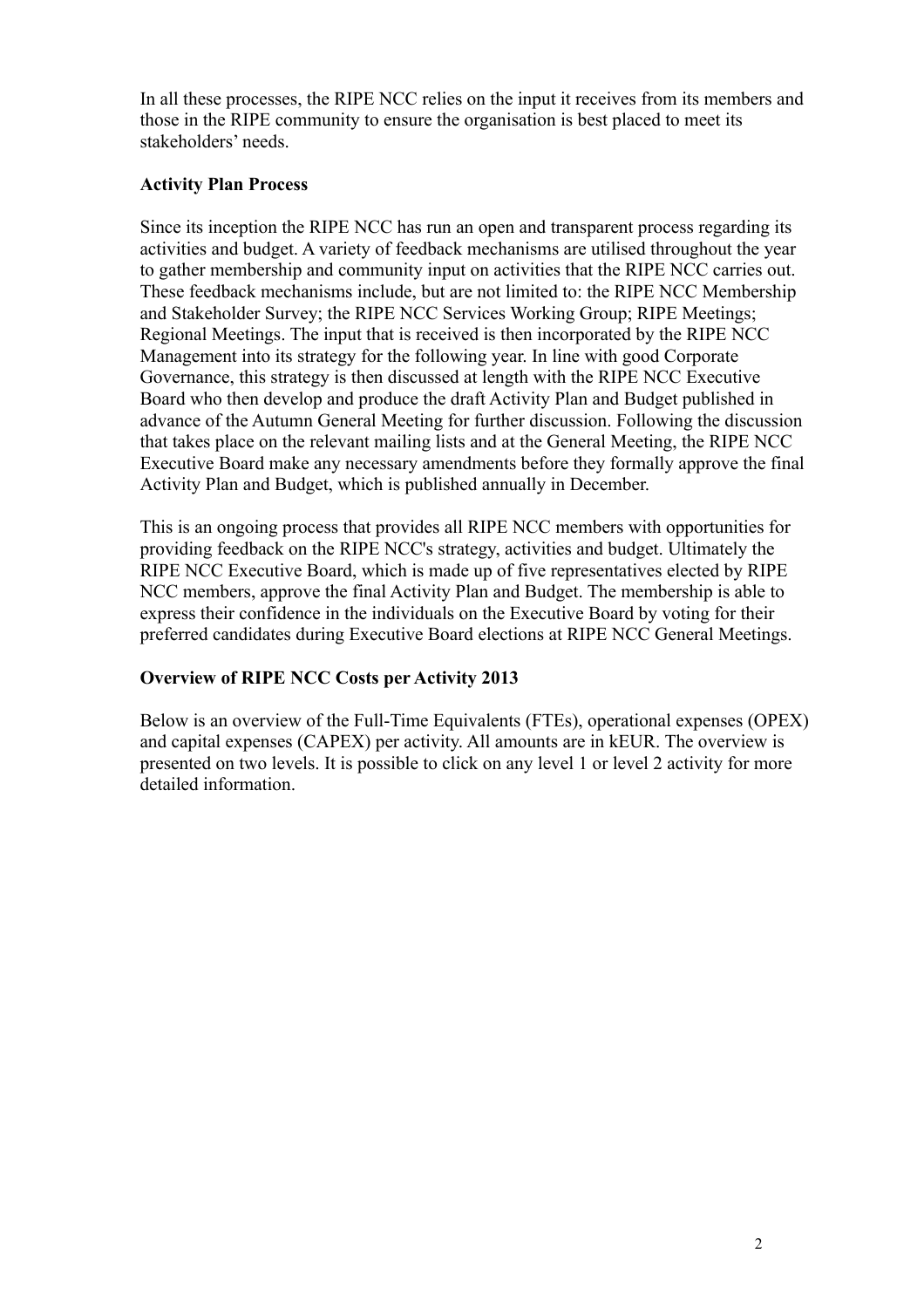| Level 1                           | Level 2                                                           | <b>FTEs</b> | <b>OPEX</b><br><b>kEUR</b> | <b>CAPEX</b><br><b>kEUR</b> |
|-----------------------------------|-------------------------------------------------------------------|-------------|----------------------------|-----------------------------|
| 1. The Registry                   |                                                                   | 44          | 3,813                      | 600                         |
|                                   | <u>* 1.1 Registry Maintenance</u>                                 | 29.0        | 2,620                      | 7                           |
|                                   | * 1.2 Certification (RPKI)                                        | 2.6         | 336                        | 200                         |
|                                   | 1.3 RIPE Database                                                 | 7.4         | 424                        | 393                         |
|                                   | 1.4 LIR Portal                                                    | 5.1         | 433                        |                             |
|                                   |                                                                   |             |                            |                             |
| 2. Services                       |                                                                   | 25          | 2,865                      | 414                         |
|                                   | 2.1 Training                                                      | 7.1         | 886                        |                             |
|                                   | * 2.2 RIPEstat                                                    | 5.0         | 489                        | 153                         |
|                                   | <u>* 2.3 RIPE Atlas</u>                                           | 9.5         | 1,124                      | 216                         |
|                                   | 2.4 Other Services                                                | 3.7         | 366                        | 45                          |
|                                   |                                                                   |             |                            |                             |
| <b>3. Coordination Activities</b> |                                                                   | 29          | 6,168                      | 135                         |
|                                   | 3.1 DNS Services and K-root                                       |             |                            |                             |
|                                   | <b>Operations</b>                                                 | 2.6         | 350                        | 95                          |
|                                   | 3.2 RIPE Labs                                                     | 2.4         | 373                        |                             |
|                                   | 3.3 Measurements and Data                                         |             |                            |                             |
|                                   | <b>Collection</b>                                                 | 2.2         | 295                        | 20                          |
|                                   | 3.4 Government and LEA Liaison                                    | 1.3         | 499                        |                             |
|                                   | * 3.5 Outreach & External Relations                               | 5.6         | 1,014                      |                             |
|                                   | 3.6 Regional Support and                                          |             |                            |                             |
|                                   | <b>Outreach</b>                                                   | 1.5         | 505                        |                             |
|                                   | 3.7 RIPE Meetings                                                 | 7.3         | 1,498                      | 20                          |
|                                   | 3.8 RIPE Policy and Community                                     |             |                            |                             |
|                                   | <b>Support</b>                                                    | 2.0         | 247                        |                             |
|                                   | 3.9 IPv6 Support                                                  | 1.0         | 154                        |                             |
|                                   | 3.10 ICANN/IANA/IETF/ISOC/RIRS                                    | 2.9         | 1,233                      |                             |
| 4. Internal                       |                                                                   | 37          | 5,637                      | 658                         |
|                                   | 4.1 IT                                                            |             |                            |                             |
|                                   |                                                                   | 12.6<br>4.3 | 1,685                      | 452<br>160                  |
|                                   | <b>4.2 Facilities - Rent and Utilities</b><br>4.3 HR & Management | 6.2         | 1,211                      | 26                          |
|                                   |                                                                   | 7.9         | 1,255<br>657               |                             |
|                                   | 4.4 Finance & Admin                                               |             |                            | 20                          |
|                                   | <b>4.5 Specialist Support</b><br>(Legal & Information Security)   | 2.8         | 446                        |                             |
|                                   | <b>4.6 Organisational Activities</b>                              |             |                            |                             |
|                                   | <b>(GM and Executive Board Meetings)</b>                          | 3.0         | 383                        |                             |
|                                   |                                                                   |             |                            |                             |
| <b>Total</b>                      |                                                                   | 135         | 18,483                     | 1,807                       |

<span id="page-2-0"></span>**\* RIPE NCC strategic focus point for 2013**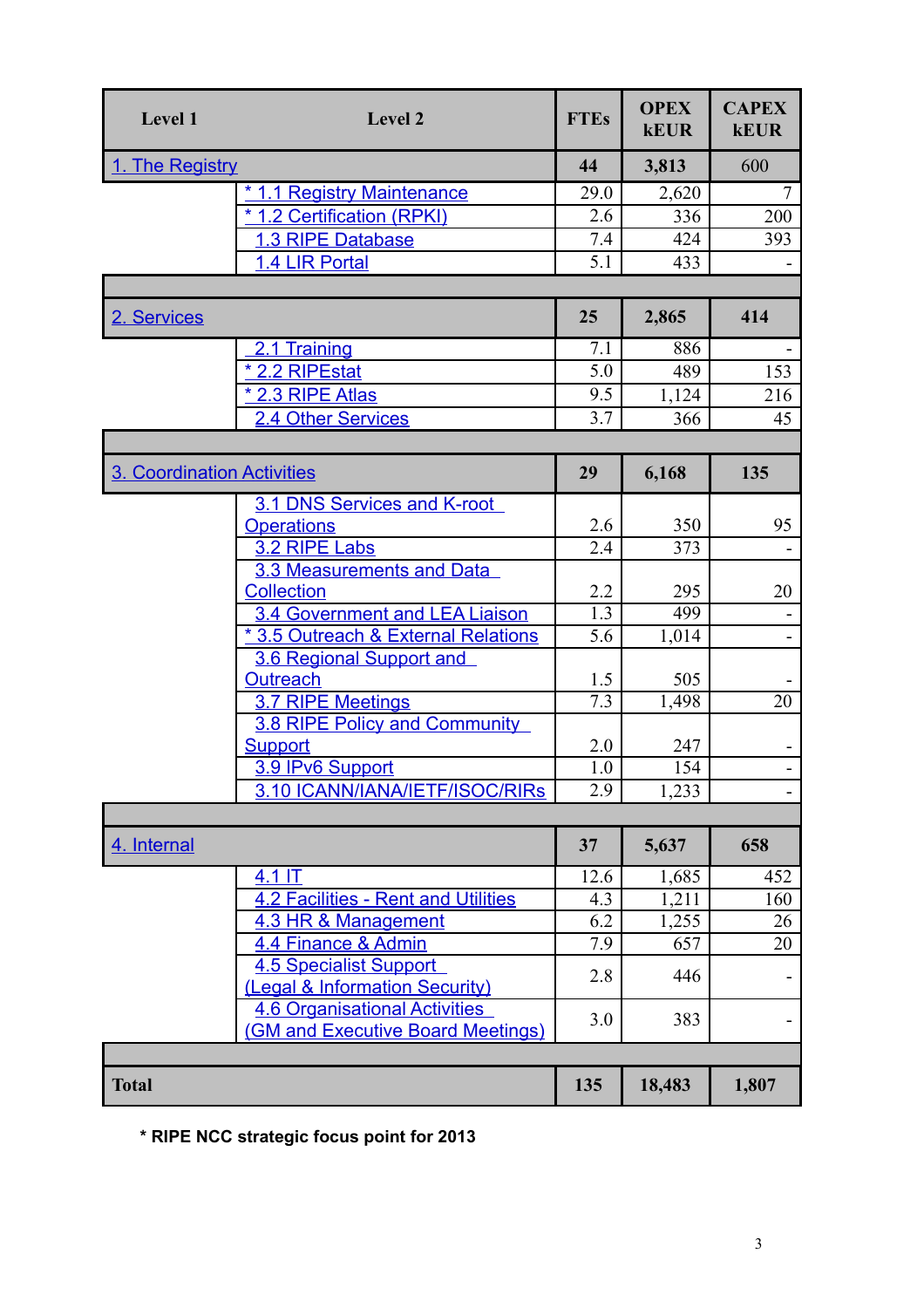#### *Notes on Overview of RIPE NCC Activities*

### **FTE**

Full-Time Equivalents (FTEs) are given to one decimal place for Level 2 activities and rounded to a whole number for Level 1 activities. These figures include both the personnel dedicated to each activity as well as supporting staff.

### **OPEX (Operational Expenses)**

Operational expenses are all direct costs that relate to the activity / project and a portion of overhead that is related to absence (vacation, illness, education) that has been allocated to the project. The overhead allocation is based on the percentage of FTEs involved in the activity divided by the overall FTEs. Operational expenses exclude depreciation and bad debts expenses.

### **CAPEX (Capital Expenditure)**

Capital expenses are all items that are taken as an asset. These items include hardware and software, infrastructure, office furniture and software development. Hardware and software consists of hardware and purchased activated software. All items under EUR 500 are expensed, as is required by the tax code. Intangible fixed assets includes only inhouse software development. Software development costs are capitalised insofar as they are incurred in respect of potentially valuable projects and are stated at costs. These costs comprise the costs of direct labour as well as outsourced consultancy costs.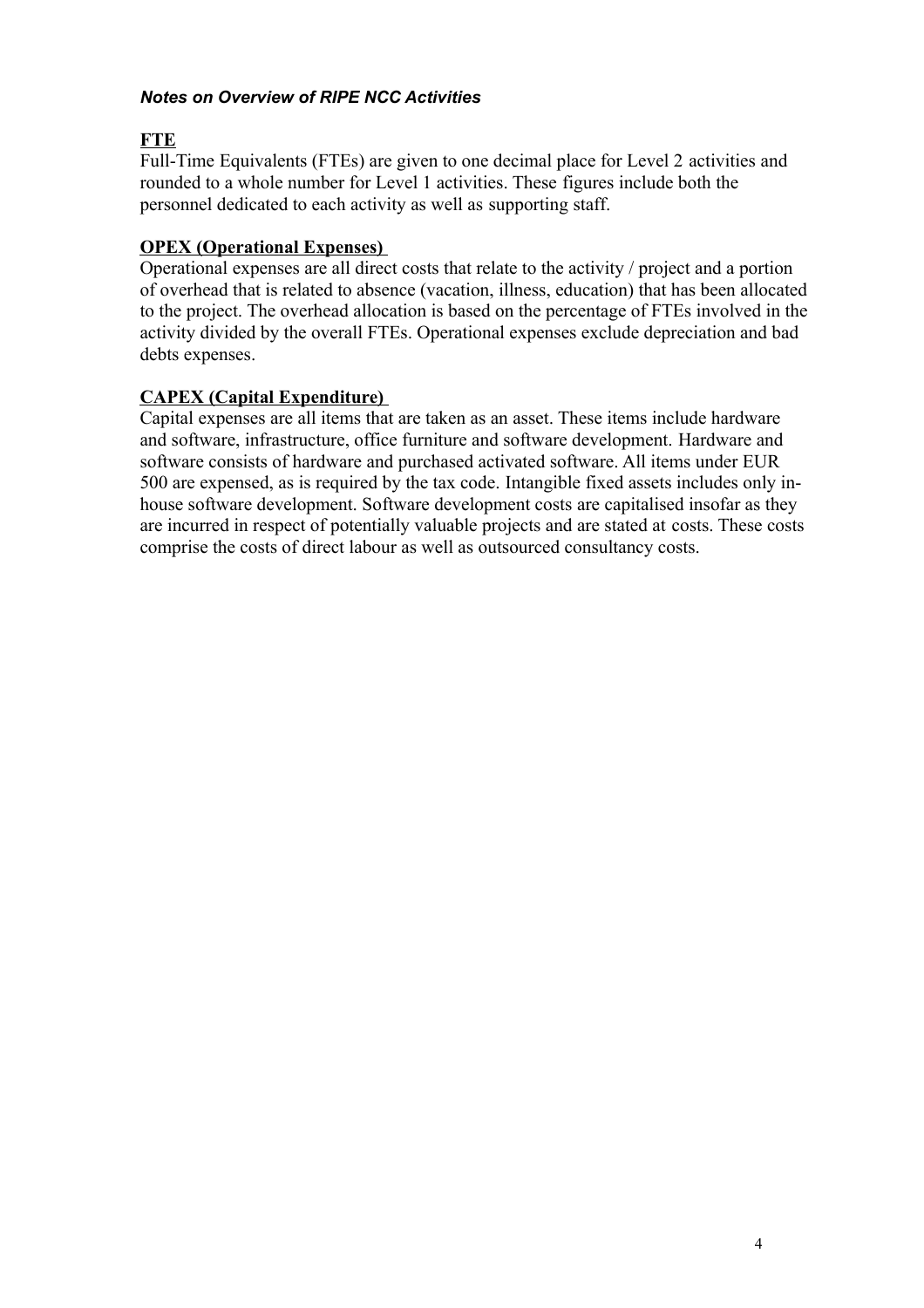## **RIPE NCC Activities 2013**

## <span id="page-4-0"></span>**1) Regional Internet Registry**

### <span id="page-4-1"></span>**\*\*\* 1.1 Registry Maintenance \*\*\* STRATEGIC FOCUS POINT 2013**

Since 1992, the RIPE NCC has been responsible for distributing Internet number resources in its service region. One of the organisation's key responsibilities is the strength and quality of the Internet number resources registry associated with the distribution of these resources.

With the exhaustion of unallocated IPv4 address space, the RIPE NCC will ensure that it continues to fulfill its stewardship duties by adapting its registry function appropriately. This will involve a focus on legacy address space to ensure that it is accurately registered in the RIPE NCC registry. At the same time, the registry will be evolved to ensure that it can accurately deal with the transfer of IPv4 space, a scenario that has become increasingly likely given the scarcity of unallocated IPv4 address space.

With the exhaustion of the unallocated IPv4 address pool, there will be increased scrutiny on the processes involved in IP address space allocation, the possibility of a growing demand for resource transfers and an increased potential for conflicts over address space. Given these developments, the RIPE NCC will continue to provide a robust and authoritative registry at the same time as responding to any community-driven initiatives for increasing the accuracy and range of data stored in the registry of Internet number resources.

The accuracy of this data, vital for day-to-day network operations, is also of increasing importance to governments, regulators and law enforcement agencies. In ensuring that this data is comprehensive, accurate and up-to-date, the RIPE NCC's registry function will not only support these stakeholders and its members but will also provide invaluable authoritative data for future Internet coordination, statistical and research activities. The RIPE NCC will continue work to measure, monitor and enhance the data quality of Internet number resource registrations. The focus here will be on the legacy address space allocated before the Regional Internet Registry (RIR) system existed. The goal of these activities will be to bring legacy space registration records up to the same standards of accuracy as address space distributed by the RIPE NCC since 1992.

A range of services, such as the Certification system and enhanced audit activities, will provide an incentive for holders of such space to make sure that their Internet number resources are accurately registered in the registry. The focus will be on tools and valueadded services that the RIPE NCC can provide to its members to improve both their dayto-day operations and the accuracy of the registration data of Internet number resources in the RIPE NCC registry.

The RIPE NCC will also continue to work with the other RIRs to increase data quality and to make this improved data readily available to the Internet community.

#### **Benefits for RIPE NCC members / RIPE community:**

• Improves the accuracy and range of data stored in the registry of Internet number resources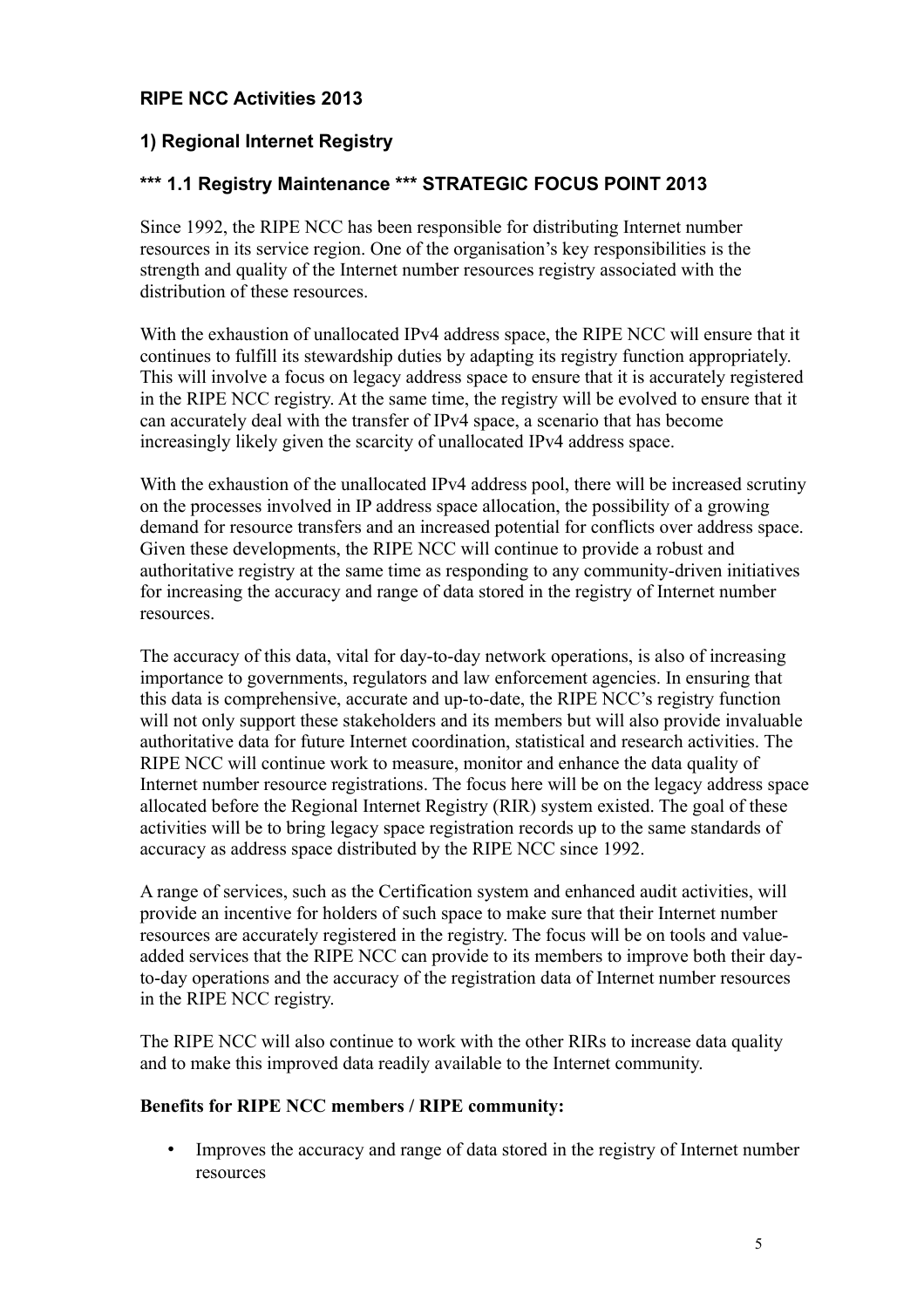- Enables the registry to evolve so that it can deal with changes resulting from the exhaustion of the unallocated IPv4 address pool
- Improves the accuracy of legacy address space registration records

### **1.1.1 Distribution and Management of Internet Number Resources**

In its role as a Regional Internet Registry (RIR), the RIPE NCC provides allocation and registration services to Local Internet Registries (LIRs) in Europe, the Middle East and parts of Central Asia. The overall goal of the RIPE NCC's allocation and registration services is to provide fair, impartial and stable distribution of Internet number resources in its service region.

### **Benefits for RIPE NCC members / RIPE community:**

- Provides a fair, impartial distribution of Internet number resources guided by policies developed by the RIPE community
- Ensures the uniqueness of IP addresses, aggregation of routing information and the conservation of IP address space
- Implements the necessary procedures to enable the processes defined in the policies developed by the RIPE community
- Enables the accurate registration of network management and contact information

### **1.1.2 IPv4 / IPv6 Address Space and Autonomous System (AS) Numbers**

The RIPE NCC allocates and assigns Internet number resources according to RIPE community policy. The RIPE NCC allocates and assigns IPv4 and IPv6 address space to RIPE NCC members. The RIPE NCC also assigns AS Numbers and registers these numbers and the initial associated routing policy, ensuring the uniqueness of AS Numbers and collecting data for the Routing Registry. From 2007, the RIPE NCC has assigned AS Numbers from both the 16-bit and 32-bit pools.

### **Benefits for RIPE NCC members / RIPE community:**

- Enables the fair distribution of Internet number resources
- Promotes the efficient use of IP address space and AS Numbers
- Facilitates the optimal aggregation of routing information
- Supports members with the relevant processes and procedures

### **1.1.3 Auditing**

The RIPE NCC actively checks the quality and validity of Internet resource registry data. This audit activity has been set in place to ensure the fair and neutral application of policies set by the RIPE community.

For 2013, the RIPE NCC will increase the number of annual audits it performs from the current figure of 400 to around 2,000. Currently, the audit process focusses on the correctness of registry and RIPE Database data and compliance with policies related to Internet number resources in use. In 2013, the audit activity will become more detailed in order to provide added value to the RIPE NCC membership. Audits will look at reverse DNS setup and RIPE Database entries. They will also use RIPE Atlas in order to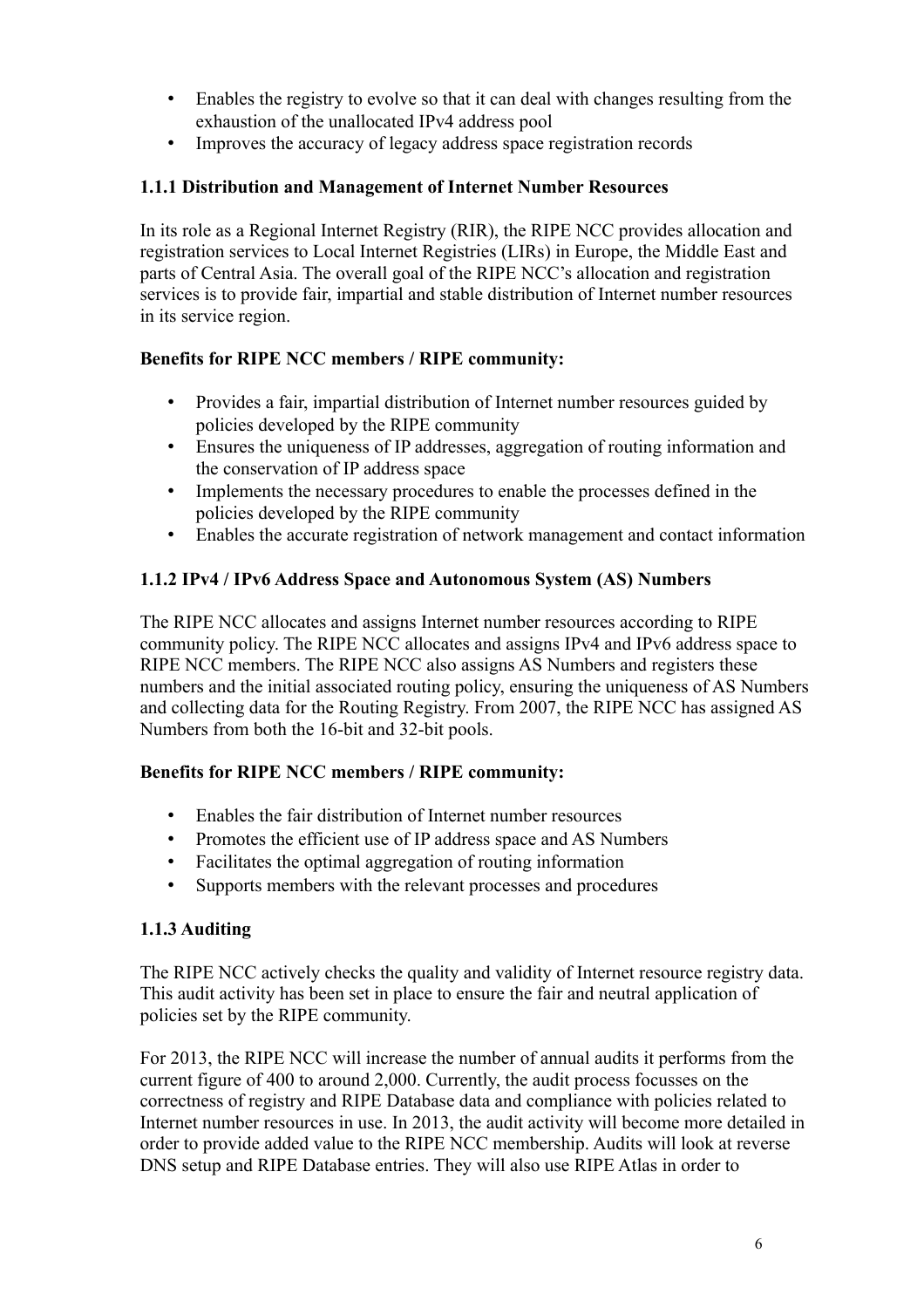determine the reachability of a particular network and will check for Certification usage and consistency.

## **Benefits for RIPE NCC members / RIPE community:**

- Enables the fair and neutral application of policies set by the RIPE community
- Educates RIPE NCC members on how to achieve compliance with RIPE Policies
- Offers added value to RIPE NCC members by providing an overview of how their networks are perceived by an independent entity

### **1.1.4 Data Accuracy**

For 2013, the RIPE NCC will continue work to implement the RIPE Policy related to establishing an indirect or a direct contractual link between the End Users of Provider Independent (PI) address space and the RIPE NCC (ripe-452). The RIPE NCC will also continue work on registering legacy Internet number resources that were allocated before the current RIR system was in place.

### **Benefits for RIPE NCC members / RIPE community:**

- Keeps the data in the RIPE Registry as current, complete and correct as possible
- Ensures that Internet number resources are registered to the legitimate End Users, possibly Legacy resource holders

### **1.1.5 Filtered Resource Assistance**

The RIPE NCC offers assistance to members whose IP address space is being filtered.

### **Benefits for RIPE NCC members / RIPE community:**

- Helps members understand who is filtering their address space and what can be done to have these filters updated
- Assists members in contacting the party that is filtering the relevant IP address space so that the filters can be updated

### **1.1.6 Listing Service**

The Listing Service facilitates the transfer of IPv4 PA address space between RIPE NCC members according to the IPv4 Address Allocation and Assignment Policies for the RIPE NCC service region.

### **Benefits for RIPE NCC members / RIPE community:**

• Allows holders of unused IPv4 PA allocations to voluntarily re-allocate complete or partial blocks of their allocated IPv4 address space to entities that have a demonstrated need for IPv4 addresses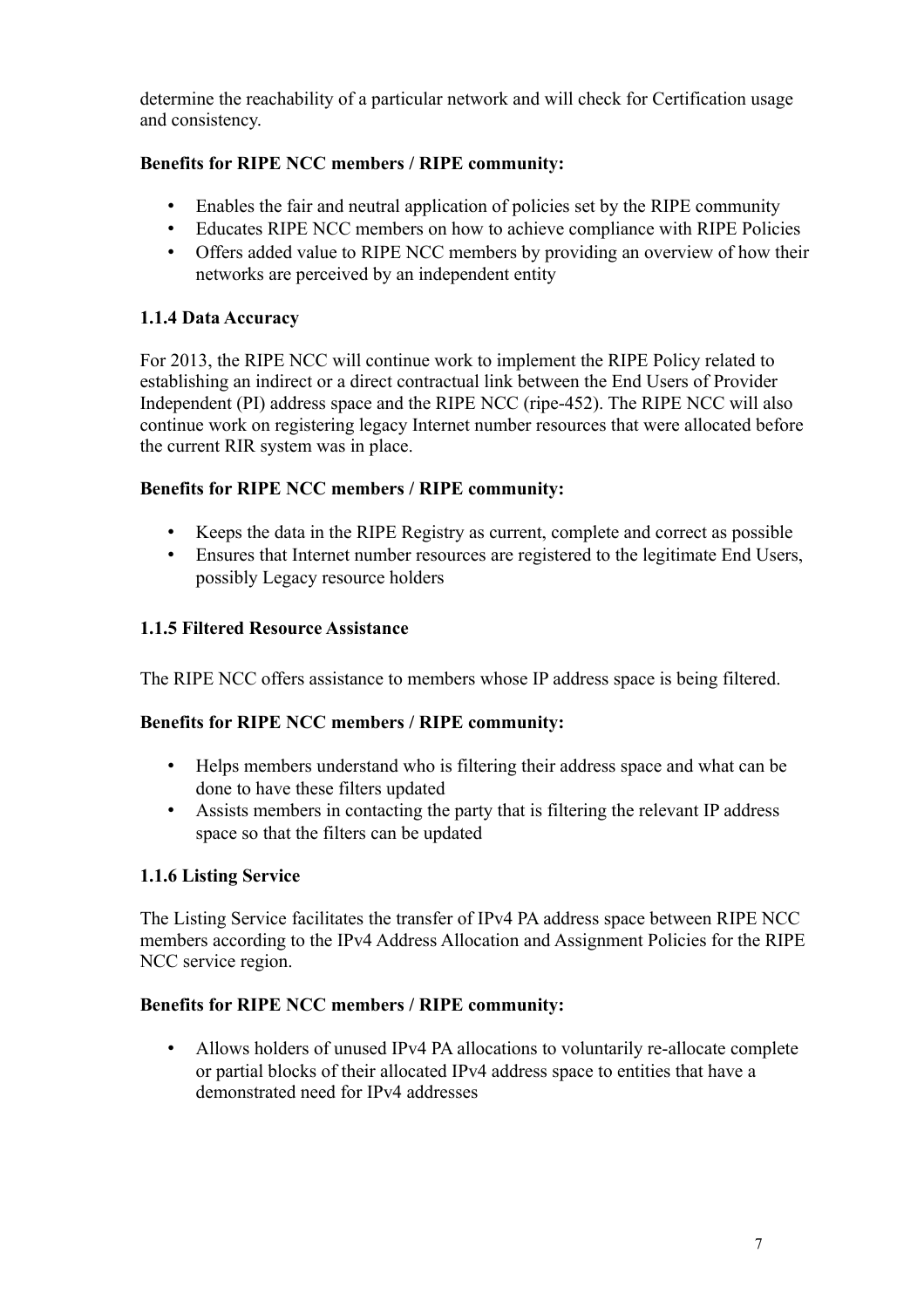## **1.1.7 Resource transfers between Sponsoring LIRs**

Subject to the RIPE Policy on contractual requirements for PI resource holders (ripe-452), the RIPE NCC facilitates the transfer of independent Internet number resources from a sponsoring LIR to a new sponsoring LIR.

### **Benefits for RIPE NCC members / RIPE community:**

- Enables transfers between sponsoring LIRs
- Helps to improve the accuracy and currency of the RIPE Registry
- Enhances independence of address holder from sponsoring LIR

## **1.1.8 Reputation Service**

This new service will show RIPE Database users the last time each object was audited either by the RIPE NCC or by the LIR itself. A feature will be added to the LIR Portal in 2013 that will enable LIRs to 'self-audit' their objects and to easily perform mass updates.

## **Benefits for RIPE NCC members / RIPE community:**

- Provides an incentive and an easy way for LIRs to keep their RIPE Database objects up to date
- Increases the accuracy of the RIPE Database

## **1.1.9 History of RIPE Database Object Updates**

The RIPE NCC checks for unauthorised changes in RIPE Database objects for which it is administratively responsible (mainly independent Internet number resources).

## **Benefits for RIPE NCC members / RIPE community:**

- Provides active investigation of the reason for unauthorised changes to RIPE Database objects, helping to improve the correctness of data in the registry
- Educates LIRs in the case of a mistaken update, de-registration, RIPE Policy violation or updates related to transfers of resources
- Contributes to maintaining a correct and accurate RIPE Registry

## **1.1.10 Resources De-registration**

The RIPE NCC de-registers Internet number resources that have been allocated or assigned under false pretenses; that contravene RIPE Policies; or that have been hijacked. This activity also applies to LIRs that have been closed for non-payment of their service fee or for termination of their contract.

- Helps to keep the RIPE Registry accurate and current
- Prevents hijacking of Internet number resources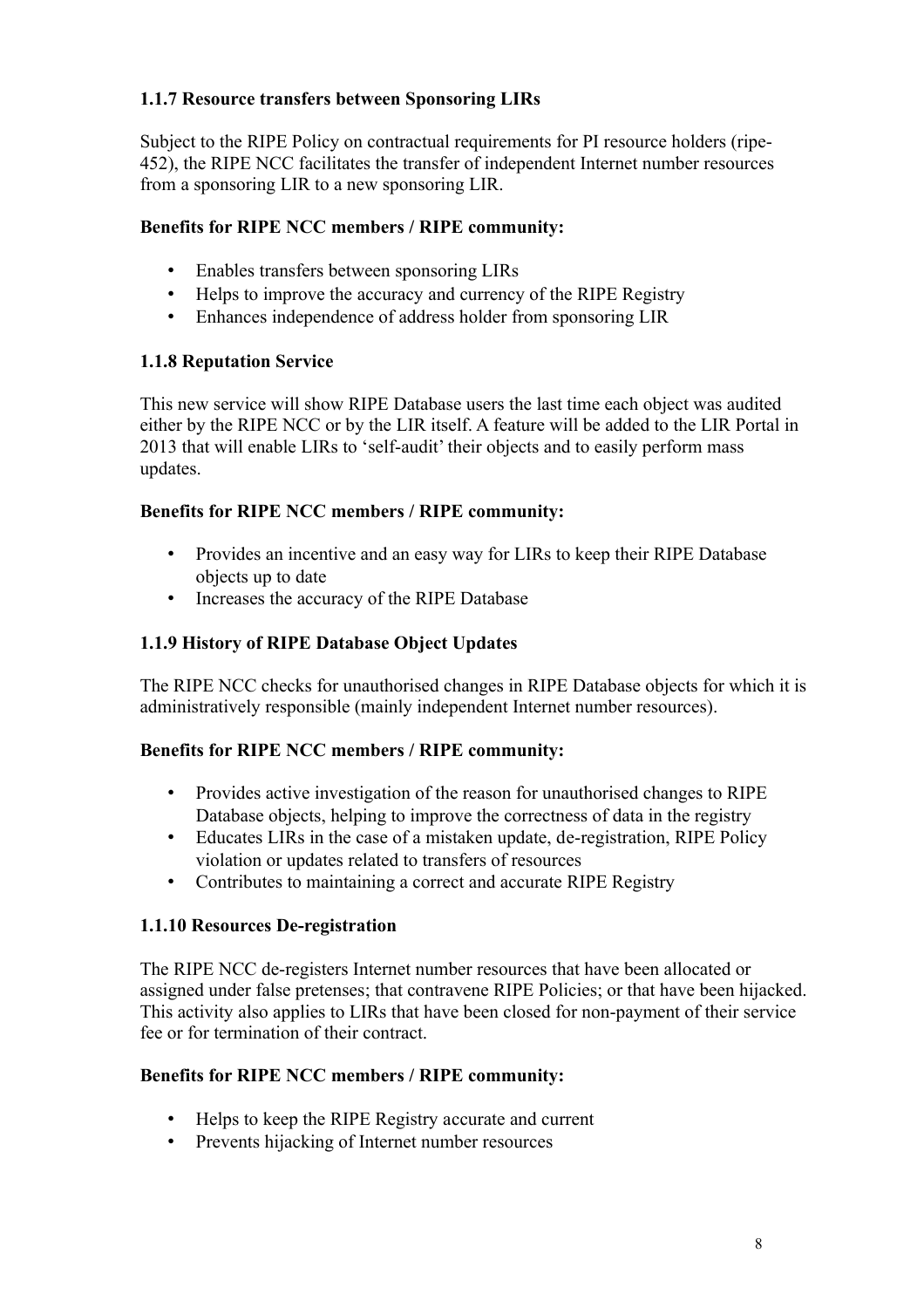### **Registry Maintenance Costs for 2013:**

| <b>Activity</b>             | <b>FTEs</b> | Costs | Capital<br>Expenditure |
|-----------------------------|-------------|-------|------------------------|
| <b>Registry Maintenance</b> | 29.0        | 2,620 |                        |

### <span id="page-8-0"></span>**\*\*\* 1.2 Resource Certification (RPKI) \*\*\* STRATEGIC FOCUS POINT 2013**

The Resource Certification (RPKI) system allows RIPE NCC members to request a digital certificate listing the Internet number resources they hold. It offers cryptographic proof that a certain organisation holds a certain set of resources that have been registered with the RIPE NCC. The practical application offered today is the ability to use resource certificates to help secure Internet routing, particularly BGP origin validation.

For 2013, the RIPE NCC will develop the RPKI system with a focus on security, resilience and operator autonomy. The service will also be expanded, as requested by the RIPE NCC membership, so that legacy address space holders and PI End Users who have address space registered in the RIPE Database will be eligible for a resource certificate.

Resilience will be improved so that all elements of the service are available at all times for LIRs' daily operations and that there is no single point of failure. This will involve providing a Hosted Certificate and Route Origin Authorisation (ROA) management system via the LIR portal; offering a non-hosted Parent Certificate system; and enabling data retrieval via the ROA repository.

The RIPE NCC has taken steps so that operators are fully in control when making BGP routing decisions based on the RPKI data set. For example, the RIPE NCC RPKI Validator has the option to specify local overrides on the global data set. In 2013, we will expand our efforts to enable operator autonomy with periodic audits of the RPKI system by an independent party.

### **Benefits for RIPE NCC members / RIPE community:**

- Offers validated proof of holdership
- Offers a platform that helps making Internet routing more secure
- Certifies all types of Internet number resources
- Makes the RIPE NCC Registry more robust

### **RPKI Costs for 2013:**

| <b>Activity</b> | <b>FTEs</b> | Costs | Capital<br>Expenditure |
|-----------------|-------------|-------|------------------------|
| <b>RPKI</b>     | 2.6         | 336   | 200                    |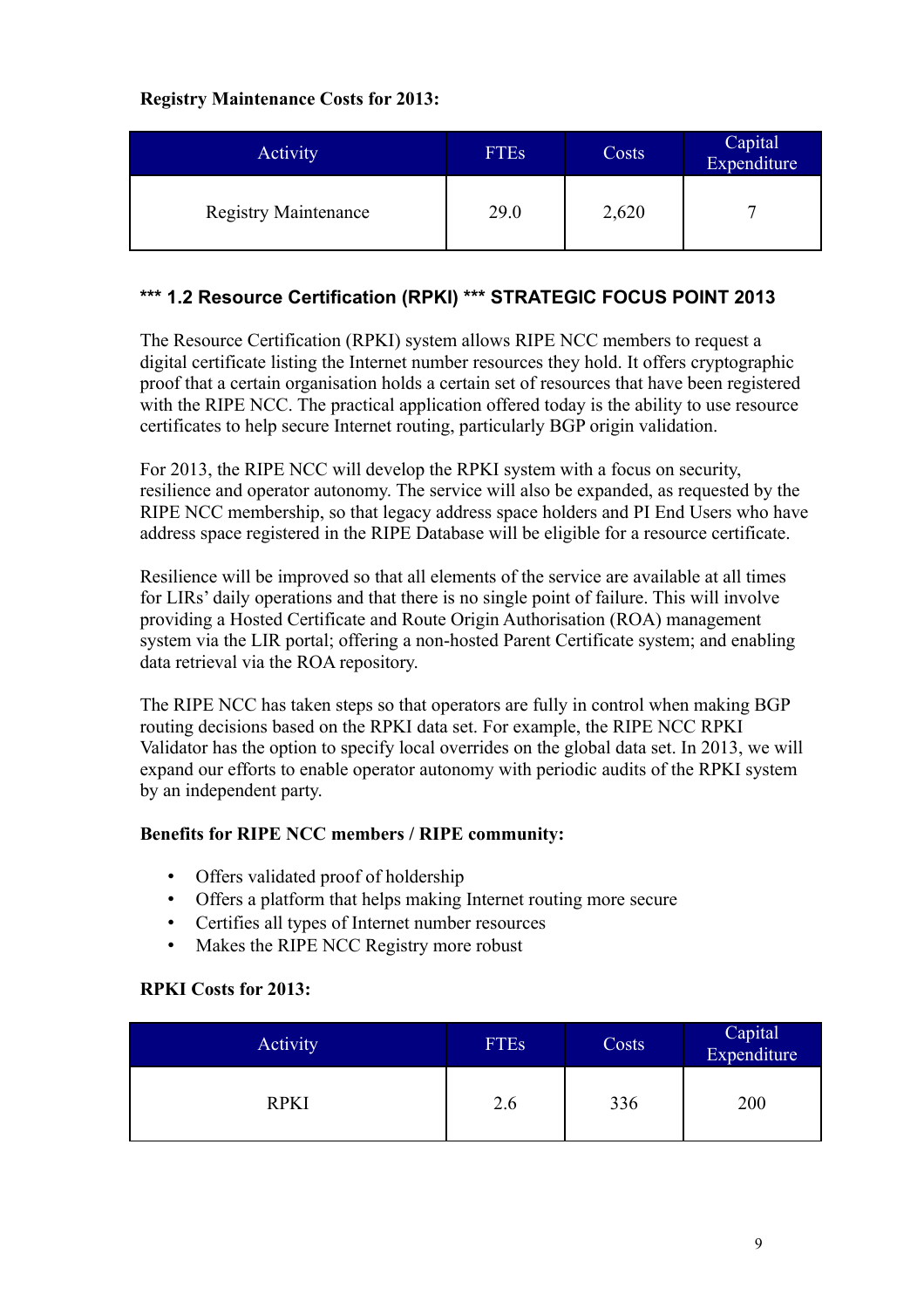## <span id="page-9-0"></span>**1.3 RIPE Database**

The RIPE Database contains registration details of IP addresses and AS Numbers used by networks based in the RIPE NCC service region. It shows the organisations that hold the resources, where the allocations were made and contact details for the networks. The organisations that hold those resources are responsible for updating their information in the RIPE Database. An Internet Routing Registry (IRR), primarily for the RIPE NCC service region, is also part of the RIPE Database.

### **Benefits for RIPE NCC members / RIPE community:**

• Enables a range of users, including network engineers, system administrators, researchers and End Users, to find the information they need for network troubleshooting or determining abuse contacts

### **1.3.1 RIPE Database: Maintenance and Development**

The RIPE NCC regularly makes improvements to the interface for the RIPE Database. This includes implementing community-driven changes as they arise, making software and system modifications in response to feedback from users and decisions made by the RIPE community.

### **Benefits for RIPE NCC members / RIPE community:**

- Provides users with more useful features and easier ways to update the database
- Improves the accuracy and the usefulness of the data in the RIPE Database

### **1.3.2 User Support and Software Maintenance**

The RIPE NCC provides user support for the RIPE Database and related services. This includes incident handling and problem resolution as well as responding to user questions and comments.

The RIPE NCC also performs regular software maintenance activities, including bug fixes and minor modifications. The results of these software development efforts are made publicly available, both in the production software as well as by means of providing the source code to the community.

This activity includes the maintenance and improvement of documentation associated with the RIPE Database.

- Provides user support for the RIPE Database and related services
- Incorporates user feedback into the developments of the service
- Keeps the user community informed about new developments as well as planned and emergency maintenance
- Ensures the high quality of the system software and the reliable operation of the database and related services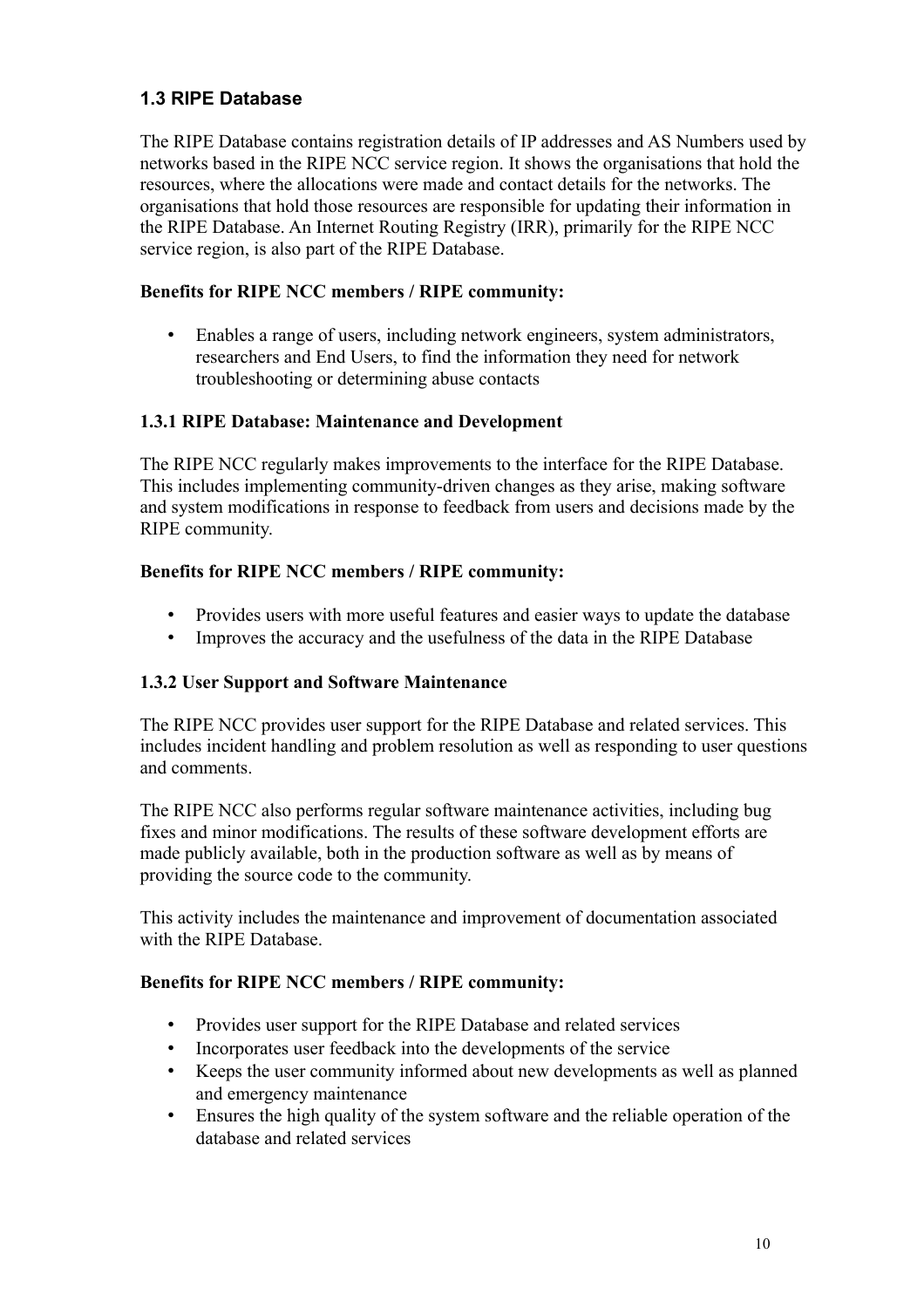### **1.3.3 New Database Features**

The RIPE NCC designs and implements new database features as requested by the user community or proposed by the RIPE NCC. It performs the development work based on the priorities established in the appropriate RIPE Working Groups.

### **Benefits for RIPE NCC members / RIPE community:**

- Ensures that the RIPE Database continues to serve the needs of the user community and the priorities of the RIPE Working Groups
- Provides new features to the RIPE Database that reflect the changing requirements of the Internet community

### **1.3.4 Implementation of New Version of RIPE Database**

The current version of the RIPE Database has been in production for more than ten years and, as a consequence, maintaining and adding features to this old platform has become costly, time-consuming and difficult to scale.

As a result, the RIPE NCC has focused on implementing a new version of the RIPE Database software with the latest tools and technologies. Most of the new version is already in production but the code base is still being improved before public release of the source code.

There is currently a lot of activity in the IETF about standardising the global whois query and response format. The RIPE NCC is committed to adding support for these standards to the RIPE Database software.

### **Benefits for RIPE NCC members / RIPE community:**

- Enables the RIPE Database software to scale to new performance and hardware requirements
- Makes the software more maintainable and so enables the implementation of new features in a timely fashion and without spending resources to create more legacy code
- Incorporates the latest changes in Internet standards and complies with current standards and practices designed to achieve global compatibility

### **RIPE Database Costs for 2013:**

| Activity             | <b>FTEs</b> | Costs | Capital<br>Expenditure |
|----------------------|-------------|-------|------------------------|
| <b>RIPE Database</b> | 7.4         | 424   | 393                    |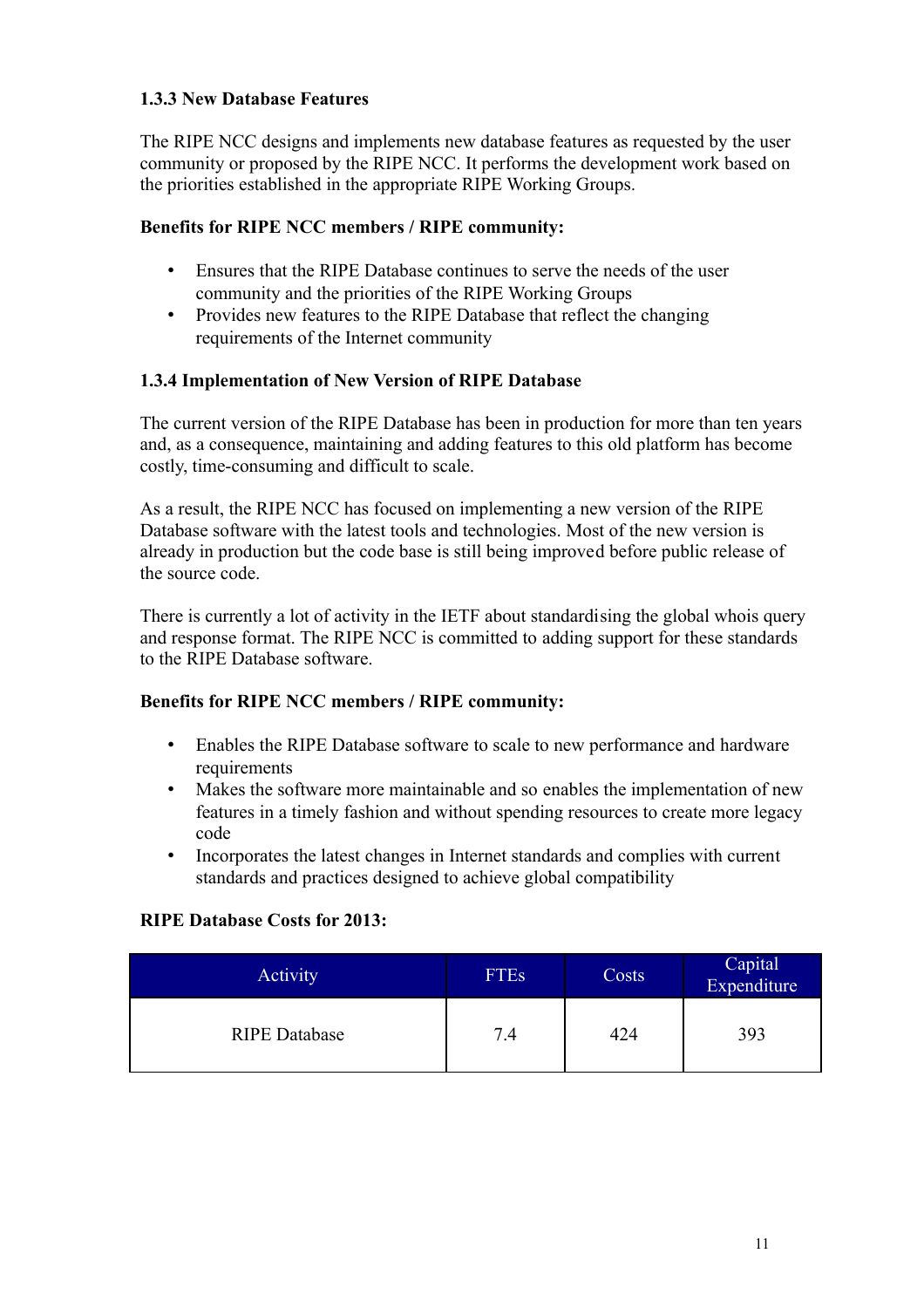## <span id="page-11-0"></span>**1.4. LIR Portal**

The LIR Portal is the primary place where members interact with the RIPE NCC. This ranges from resource requests to billing. For 2013, the RIPE NCC plans to enhance the LIR Portal to make it the single place where members can manage and analyse everything related to their Internet number resources.

The first results of these efforts can already be seen in the IP Analyser tool, which will be expanded to encompass all types of address space and to offer an overview of the resources and RIPE Database objects that require attention.

In addition, we will make all information retrievable through an application programming interface (API) so that it can be used in the IP address management tools that members use in their organisation.

### **Benefits for RIPE NCC members / RIPE community:**

- Provides a central place where members can efficiently manage and analyse all aspects of the Internet number resources they receive from the RIPE NCC
- Makes resource requests easier and more efficient
- Enables members to incorporate LIR Portal functionality into their own IP address management tools
- Strengthens the registry

### **1.4.1 IP Analyser**

The IP Analyser is a service accessible through the LIR Portal that gives RIPE NCC members detailed information about their IPv4 and IPv6 allocations and assignments. The ultimate goal is to offer a complete overview of all the IP resources an LIR holds and to inform them about everything related to those resources.

### **Benefits for RIPE NCC members / RIPE community:**

- Gives a complete insight into the status of the IP resources that are held by an LIR, including:
	- o which allocations are held
	- o which assignments have been made
	- o how much of the allocations are in use
	- o which free address space can be assigned to customers
	- o which overlapping and invalid assignments have been made
	- o whether the LIR is eligible for an additional allocation

### **LIR Portal Costs for 2013:**

| Activity          | <b>FTEs</b> | Costs | Capital<br>Expenditure |
|-------------------|-------------|-------|------------------------|
| <b>LIR</b> Portal | 5.1         | 433   | -                      |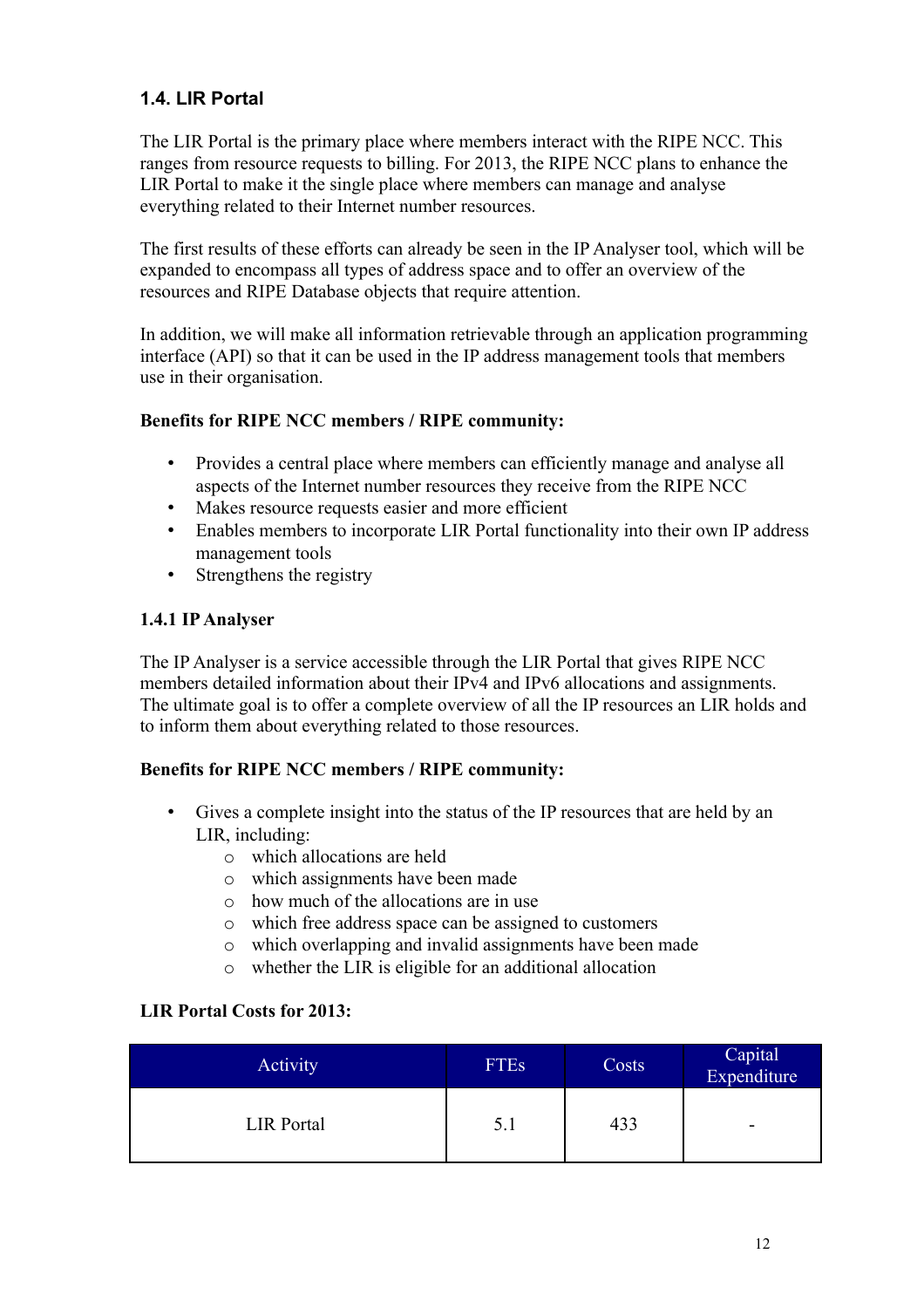## <span id="page-12-1"></span>**2) Services**

## <span id="page-12-0"></span>**2.1 Training**

## **2.1.1 LIR Training Course**

The LIR Training Course is a one-day introduction to the administrative procedures and policies related to obtaining and distributing Internet resources (i.e. IP addresses, AS Numbers and reverse DNS delegations) and operating an LIR. Training Courses are offered across the whole RIPE NCC service region.

## **Benefits for RIPE NCC members / RIPE community:**

- Increases understanding of the RIPE NCC's processes and procedures and how resources are distributed
- Ensures LIRs know how to send correctly prepared Internet number resource requests to the RIPE NCC, enabling a more timely completion of these requests
- Ensures LIRs know the correct procedure for registering and updating registry data relating to Internet number resources and how to work with the RIPE Database
- Increases awareness of the RIPE Policy Development Process
- Gives LIRs the opportunity to meet RIPE NCC staff face-to-face

## **2.1.2 IPv6 Training Course**

The IPv6 Training Course is a one-day course about the need for IPv6 and includes basic information on how to plan IPv6 deployment.

## **Benefits for RIPE NCC members / RIPE community:**

- Increases awareness about IPv4 depletion
- Increases IPv6 uptake
- Removes fears about IPv6 and the deployment process
- Increases awareness about IPv4 and IPv6 coexistence

## **2.1.3 Routing Registry and Resource Certification (RPKI) Training Course**

The Routing Registry Training and Resource Certification (RPKI) Training Course is a one-day course that covers Internet Routing Registry (IRR) usage, Routing Policy Specification Language (RPSL) and Resource Certification (RPKI). This course is intended for members that have basic experience with the RIPE Database and who understand the BGP protocol and inter-domain routing.

- Increases understanding of how to make Internet routing more secure and reliable with the information available in the Routing Registry and Resource Certification (RPKI) systems
- Explains how to document routing policy in the RIPE Database with RPSL
- Increases understanding of how to set up the Resource Certification system in the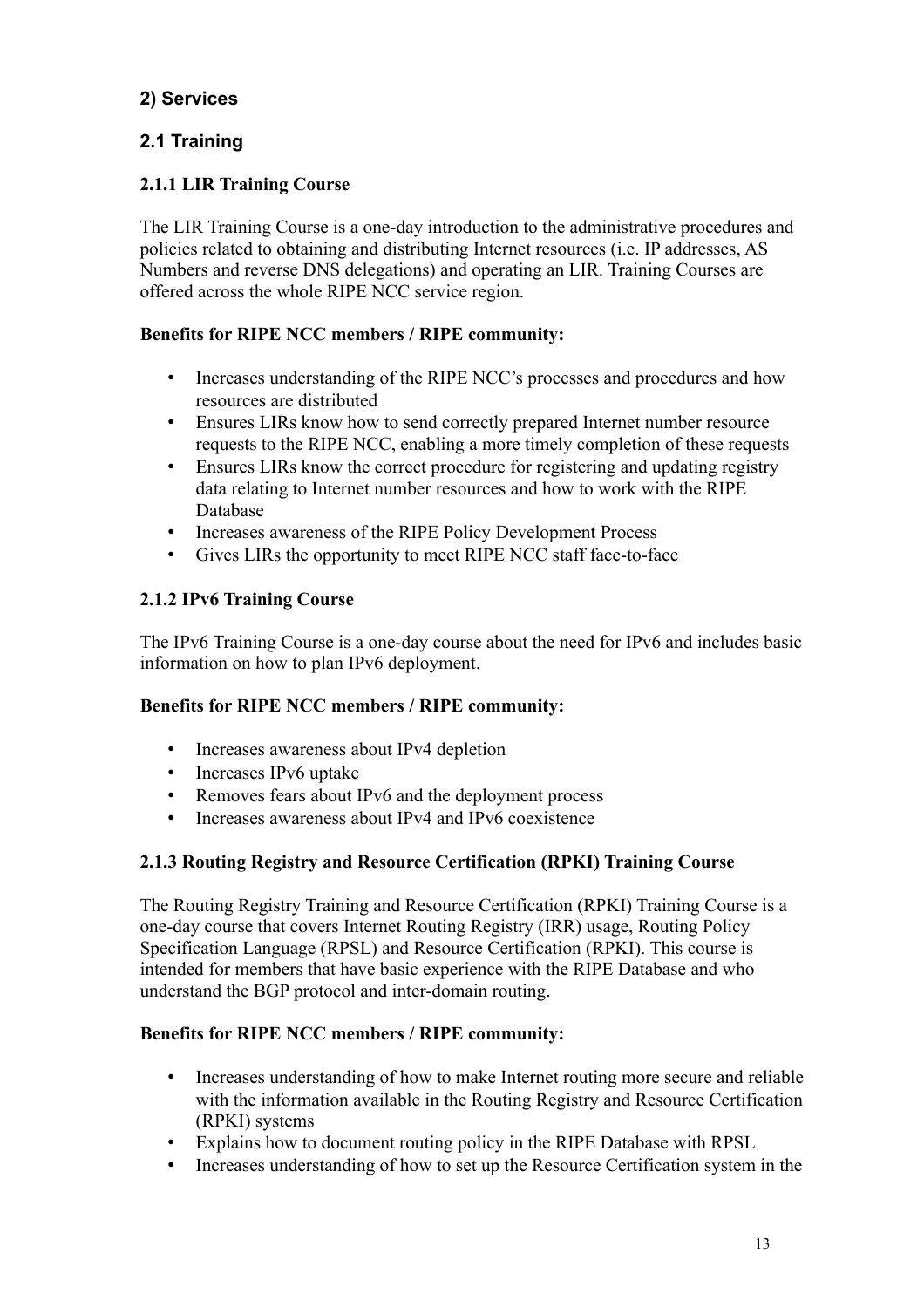LIR Portal

- Explains how to use resource certificates to create Route Origin Authorisations (ROAs)
- Demonstrates the use of ROAs in the BGP decision-making process

## **2.1.4 RIPE NCC E-Learning Centre**

The RIPE NCC provides a range of courses to members and non-members, using a variety of teacher-based courses and additional training strategies. A key strategy in this respect is the RIPE NCC E-Learning Centre. This is a free resource allowing members and non-members to access online modules on a variety of courses, ranging from IPv6 and DNSSEC to the RIPE Database.

### **Benefits for RIPE NCC members / RIPE community:**

• Enables members and non-members to access learning resources online at a time and place that is convenient for them

## **2.1.5 RIPE NCC Webinars**

The RIPE NCC Webinars are live, one-hour online training courses that allow participants to interact with RIPE NCC trainers without leaving their desks. The RIPE NCC will focus on topics and issues most important for LIRs. The following webinars are currently available:

- Introduction to the RIPE Database
- RIPE Database Advanced Topics
- Resource Certification (RPKI)

The following topics will be developed:

- IPv6 how to achieve 4\* RIPEness
- New LIR webinar How to Get Started

### **Benefits for RIPE NCC members / RIPE community:**

• Enables members to interact with RIPE NCC trainers and to learn about a variety of topics quickly and without having to travel

### **Training Course Costs for 2013:**

<span id="page-13-0"></span>

| Activity | <b>FTEs</b> | Costs | Capital<br>Expenditure |
|----------|-------------|-------|------------------------|
| Training | 7.1         | 886   | -                      |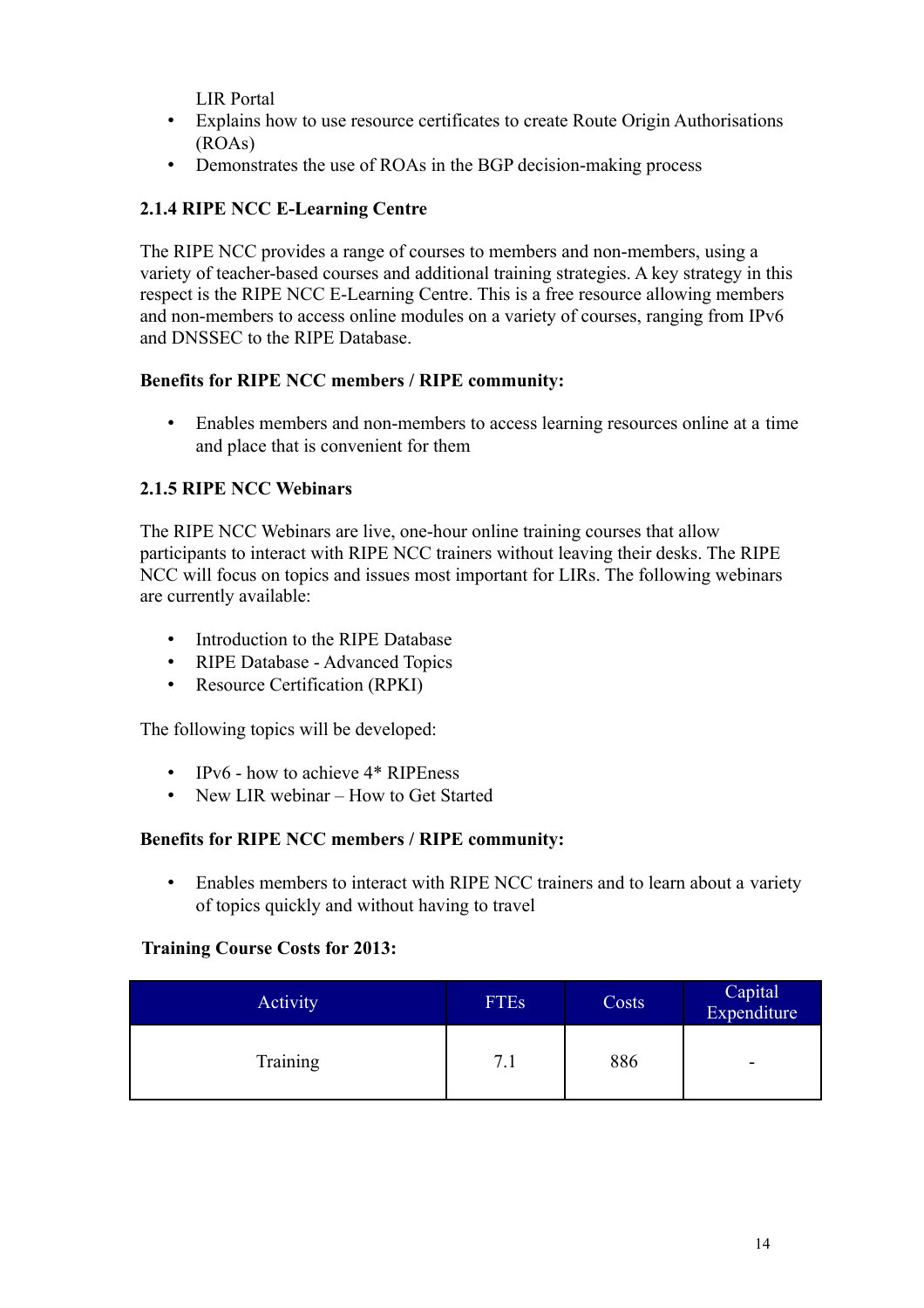## **\*\*\* 2.2 RIPEstat \*\*\* STRATEGIC FOCUS POINT 2013**

RIPEstat provides a one-stop shop for comprehensive information about the current state and history of specific Internet number resources (IP Addresses, ASNs). It presents information from the RIPE registry, various measurements and third party databases such as geo-location and blacklists and provides both near real-time and historical information about a specified IP address range or ASN.

By the end of 2012, RIPEstat will incorporate virtually all public data available at the RIPE NCC to describe Internet number resources. It will enable users to query for raw data or by using default or customised visualisations while responding with relevant answers and reasonable performance.

For 2013, the RIPE NCC will focus on expanding the infrastructure used by this service and on keeping up with the usage growth. Measurement data from RIPE Atlas will be incorporated into RIPEstat. In particular, measurement results related to the queried resources will be shown, if such results are available.

Using feedback from RIPEstat users, the RIPE NCC will also make an evaluation of possible tools or features that can be incorporated into RIPEstat to make the service more useful for RIPE NCC members and the broader user base.

### **Benefits for RIPE NCC members / RIPE community:**

- Provides the RIPE community and RIPE NCC members with current and historical information about any Internet number resource
- Provides RIPE NCC members with historic information about the Internet number resources they are responsible for
- Provides RIPE NCC members with routing-specific functions, such as alarms
- Provides targeted analysis and user interface options aimed specifically at members

### **RIPEstat costs for 2013:**

| Activity        | <b>FTEs</b> | Costs | Capital<br>Expenditure |
|-----------------|-------------|-------|------------------------|
| <b>RIPEstat</b> | 5.0         | 489   |                        |

## <span id="page-14-0"></span>**\*\*\* 2.3 RIPE Atlas \*\*\* STRATEGIC FOCUS POINT 2013**

RIPE Atlas provides active measurements of packet flows from thousands of vantage points across the Internet with emphasis on the RIPE NCC service region This augments the current routing based measurements with actual data traffic: RIPE Atlas does not measure how packets *should* flow but if and how they *actually do*.

RIPE Atlas allows users to run their own measurements that test reachability and round trip times, traceroutes, DNS measurements and more. Users can select from thousands of vantage points. All measurements are pooled and provide a big-picture view of the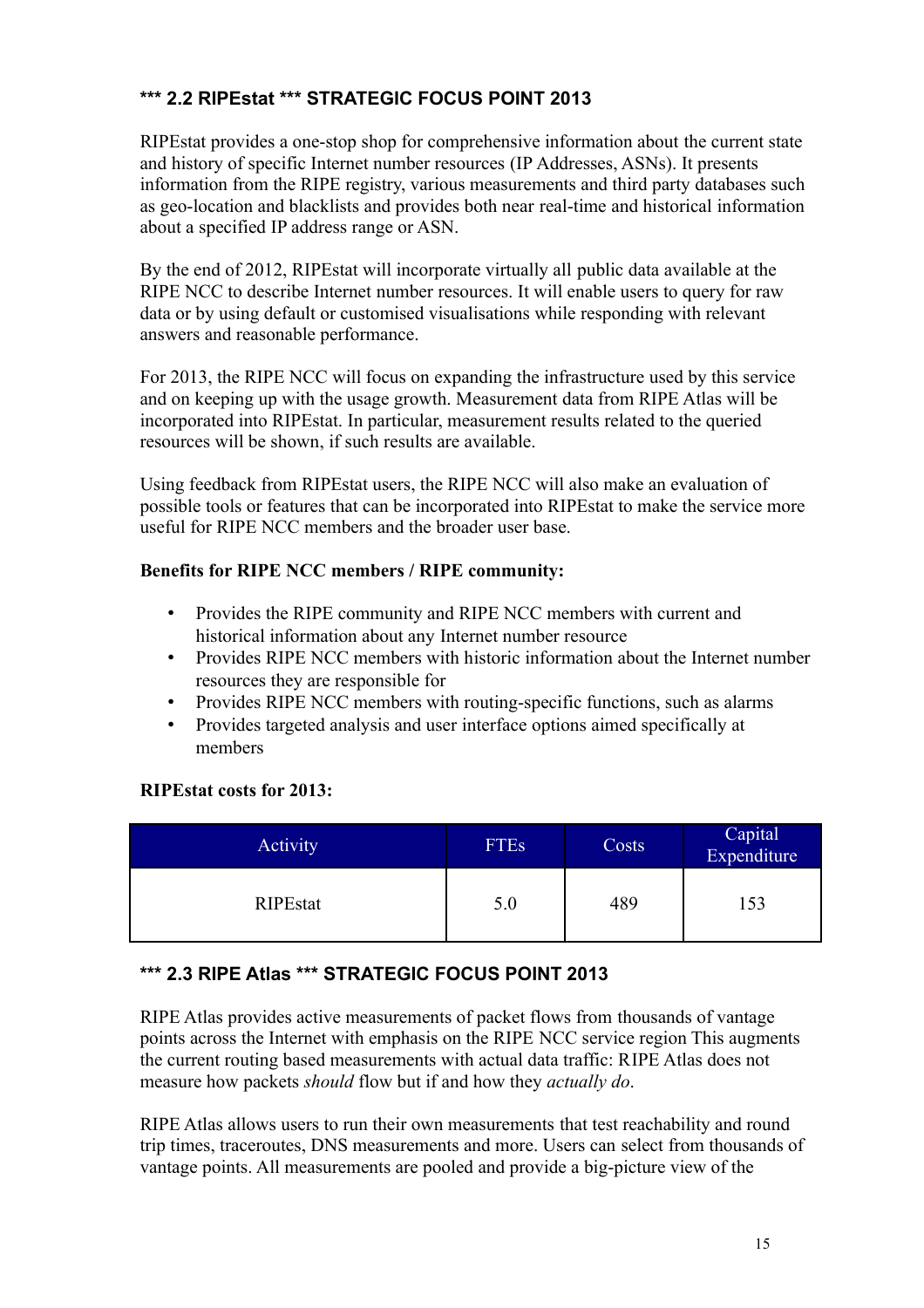Internet presented as "traffic maps".

By the end of 2012 the RIPE Atlas network will consist of approximately 2,500 active measurement probes, mostly operating in the RIPE NCC service region.

In 2013, the RIPE NCC will continue to expand the RIPE Atlas command, control and collection infrastructure to accommodate the growing number of probes. The RIPE NCC plans to distribute 4,000 additional RIPE Atlas probes in order to gain more vantage points and thereby a more detailed picture of the forwarding plane of the Internet.

In addition, we will deploy approximately 50 RIPE Atlas Anchors. These larger nodes, which will be provided by hosting organisations, will function as high capacity measurement probes and will provide a cooperating target for measurement traffic. This will allow users to examine measurement traffic at both the source and the destination.

The measurable goals for RIPE Atlas in 2013 are:

- 6,000 active probes
- 50 active RIPE Atlas Anchors
- Three new traffic maps
- Data sharing codified and available for all interested parties

The RIPE NCC will extend RIPE Atlas with components that can notify users in the case of pre-defined events occurring (alarms) and will continue expanding data sharing (availability and access) to interested parties.

Based on the data back-end used by RIPE Atlas, all Atlas data will be stored in such a way that allows this data to be used in other services, such as RIPEstat. In addition, the RIPE NCC will create and document application programming interfaces (APIs) for measurement specification and data access. The goal is to enable RIPE Atlas users to access its functionality from scripted environments, giving more flexibility to incorporate RIPE Atlas services into other business or monitoring processes.

The RIPE NCC will actively maintain a public roadmap for RIPE Atlas and will hold continued dialogue with the RIPE community, especially the RIPE MAT Working Group, about future developments and functionality.

- Enables users to send actual active measurement traffic from thousands of vantage points across the Internet and to record the responses
- Provides Internet traffic maps that show the general state of the Internet for situational awareness
- Provides timely, hard data on topical issues
- Offers topical measurements, data analysis and alarms for RIPE NCC members
- Reinforces the credibility and standing of the RIPE NCC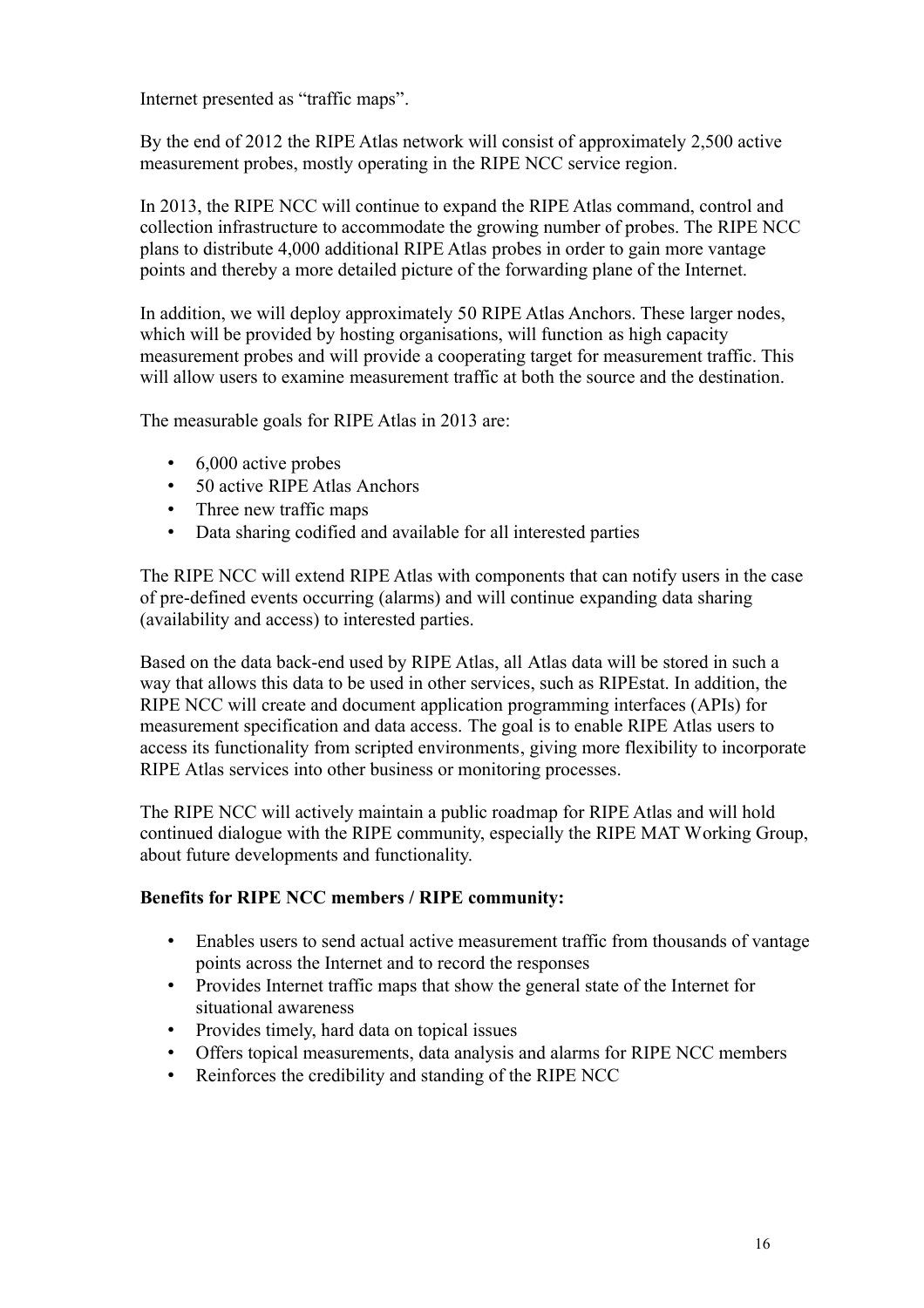### **2.3.1 RIPE Atlas Anchors**

The RIPE NCC will deploy approximately 50 RIPE Atlas Anchors in 2013. The Anchors will have two main functions:

- Provide a cooperating target for measurement traffic that will allow measurement traffic to be observed at both the source and the destination
- Act as high-capacity probes, compared to the standard RIPE Atlas probes, generating measurement traffic

The RIPE Atlas Anchors will be capable of carrying out part of the functionality currently offered by the Test Traffic Measurements (TTM) service (see 2.4.5). RIPE Atlas Anchors will be capable of evolving into a more advanced "RIPE NCC box" offering additional services such as local instances of K-root.

### **Benefits for RIPE NCC members / RIPE community:**

- Perform part of the measurement functionality provided by TTM
- Perform active measurements
- Attract active measurements from others to RIPE Atlas Anchors
- Capable of hosting local node of K-root
- Will allow RIPE NCC services to be obtained more quickly at the local level

### **RIPE Atlas Costs for 2013:**

| Activity          | <b>FTEs</b> | Costs | Capital<br>Expenditure |
|-------------------|-------------|-------|------------------------|
| <b>RIPE Atlas</b> | 9.5         | ,124  | 216                    |

## <span id="page-16-0"></span>**2.4 Other Services**

## **2.4.1 Routing Information Service (RIS)**

The RIPE NCC operates a worldwide network of Border Gateway Protocol (BGP) monitoring probes, known as Remote Route Collectors (RRCs). They provide a fully integrated global view of routing information at key locations around the world. All collected data is time-stamped, stored in a database and used as the input for various tools, as well as being made available for download.

- Provides a comprehensive collection of data from Internet routing plane
- Offers one of only two major efforts worldwide to capture routing data: route views and RIS
- Provides a long-time series of routing data from a neutral and impartial source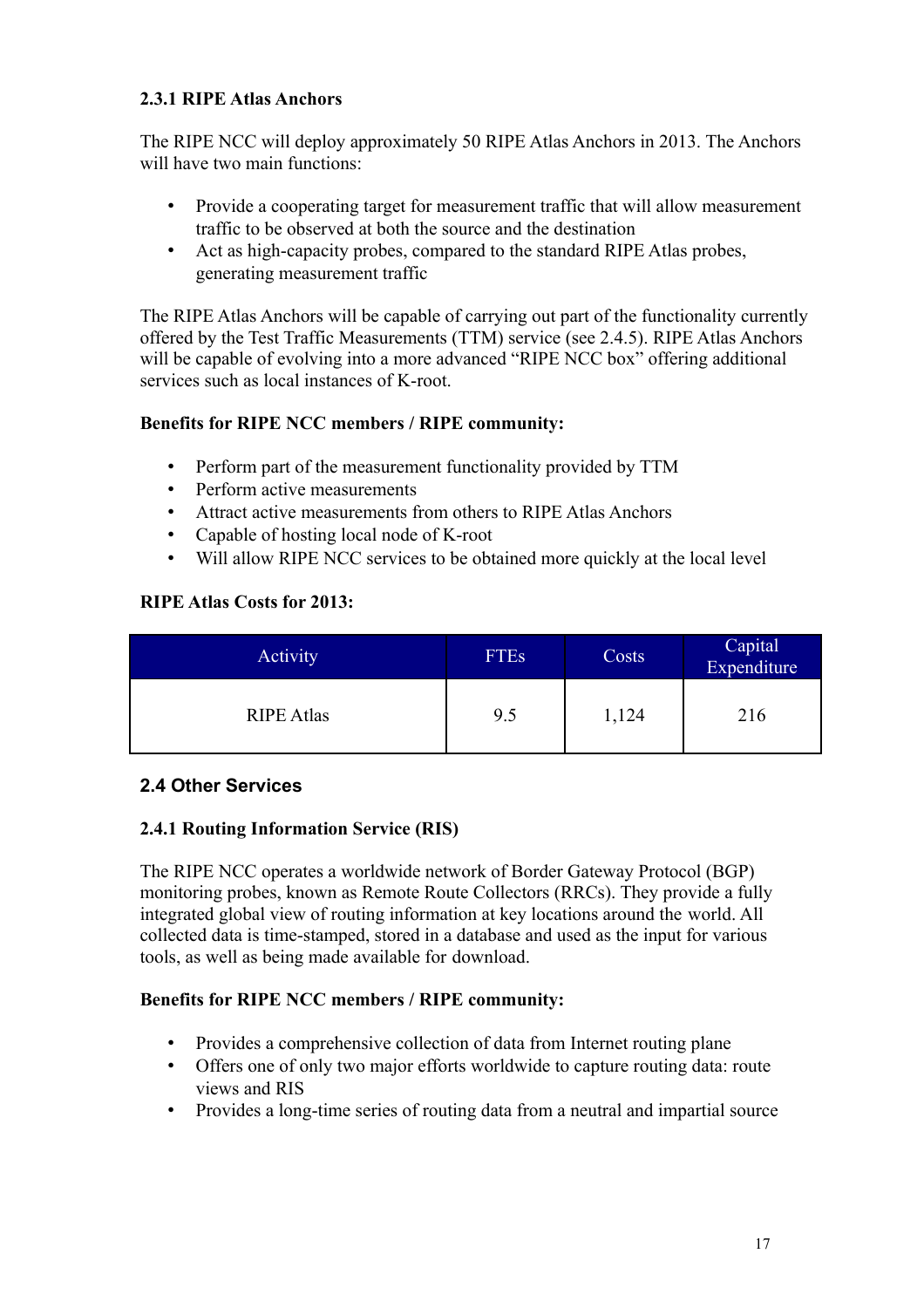## **2.4.2 DNS Measurements**

The RIPE NCC's DNS measurements are focused on the DNS Monitoring Service (DNSMON), which provides a comprehensive, objective and up-to-date overview of the quality of the service offered by certain DNS root, Top-Level Domain (TLD) and ENUM tier-1 name servers. The data is updated regularly and presented at various levels of granularity.

While DNSMON will continue to run in 2013, DNSMON data will be incorporated into RIPE Atlas.

### **Benefits for RIPE NCC members / RIPE community:**

- Provides neutral and impartial measurements and high-quality monitoring of important DNS servers
- Enables users to view historical data, enabling a quick analysis of both past and present DNS issues
- Monitors authoritative servers focused on high-level DNS zones operated by members

## **2.4.3 Administrative Support**

The RIPE NCC provides administrative support for services such as RIPE Atlas, the DNS Monitoring service (DNSMON), Test Traffic Measurements (TTM) and the Routing Information Service (RIS). This includes incident handling and problem resolution as well as responding to user questions and comments.

### **Benefits for RIPE NCC members / RIPE community:**

- Ensures new user applications run smoothly and efficiently from beginning to end
- Initiates and activates RIPE Atlas probes
- Provides first line user support for these services
- Collects user feedback regarding these services

### **2.4.4 RIPE NCC Access**

RIPE NCC Access is the RIPE NCC's single sign-on system, which allows RIPE NCC members to use a single set of credentials to access our various services without being prompted to log in again at each of them. Currently, the following services are supported by RIPE NCC Access:

- LIR Portal
- IS Alarms
- RIPE Labs
- RIPEstat
- RIPE Atlas
- RIPE Meeting website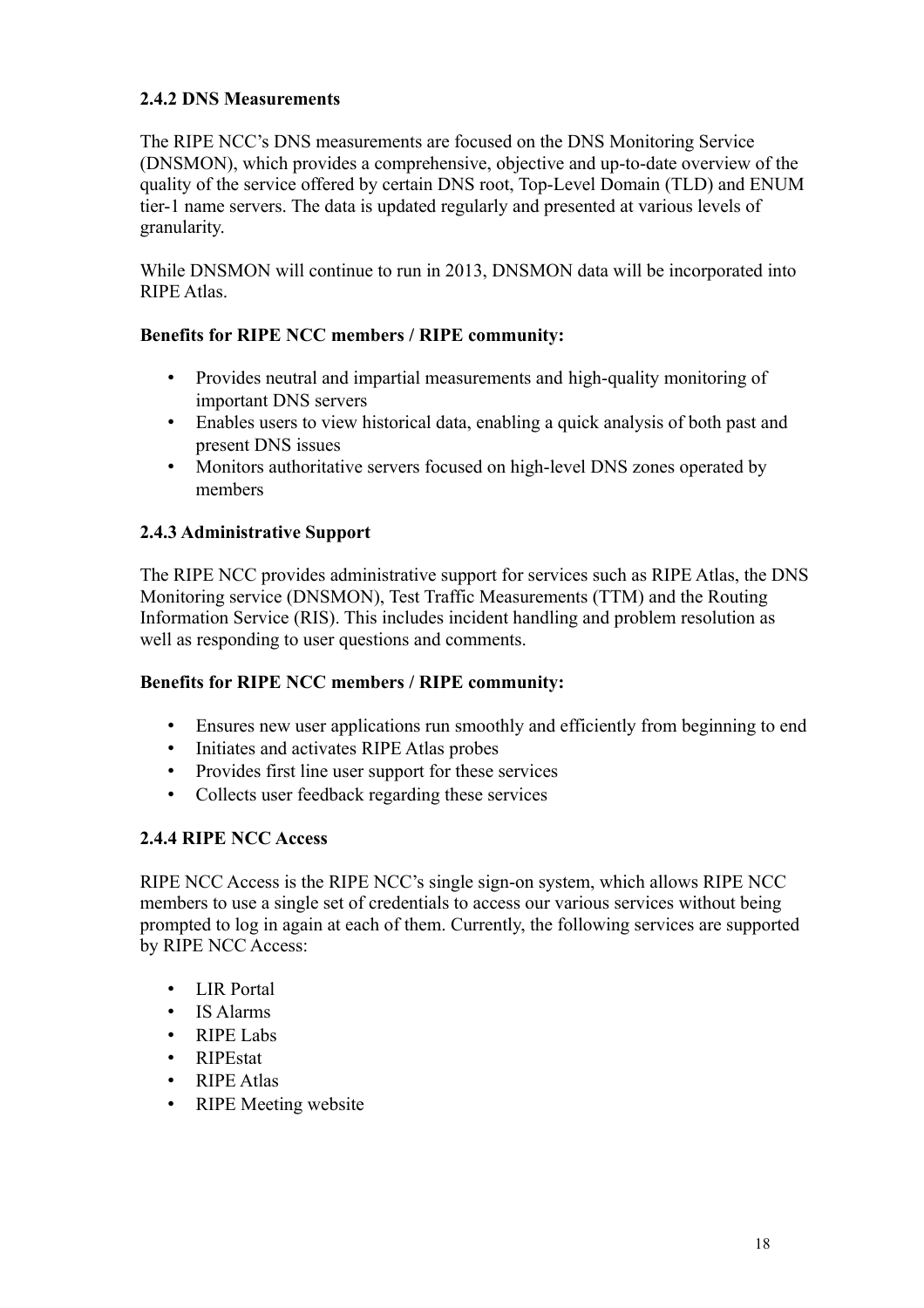### **Benefits for RIPE NCC members / RIPE community:**

• Offers a simplified and unified access to RIPE NCC services and improves the overall user experience

### **2.4.5 Test Traffic Measurements (TTM)**

The RIPE NCC will wind down the Test Traffic Measurements (TTM) service in 2013. It is intended that the benefits of the TTM service will be offered in a more focused and upto-date way through RIPE Atlas. Where possible, the current TTM test-box hosts will be able to host RIPE Atlas Anchors once the TTM systems are fully migrated to that system.

### **Benefits for RIPE NCC members:**

• The measurements and trend analysis benefits for RIPE NCC members arising from TTM will be continued in more focused ways through RIPE Atlas

### **2.4.6 Near Real Time Mirroring**

The Near Real Time Mirroring (NRTM) service provides RIPE NCC members with a local copy of the RIPE Database. This local copy is kept up to date with modifications from the RIPE Database in near real time. The NRTM feeds do not contain any personal or private data.

### **Benefits for RIPE NCC members / RIPE community:**

- Provides members with a local copy of the RIPE Database
- Enables members to use RIPE Database data (e.g. routing data) in near real time to manage their networks without the need to continuously query the RIPE Database for changes

### **2.4.7 RIPE Database Proxy Service**

The RIPE Database Proxy Service is specifically aimed at RIPE NCC members who send queries to the RIPE Database on behalf of their clients. It ensures that the daily access limits that apply to all users of the RIPE Database are correctly applied. For example, if a member provides their clients with a web-based query gateway to the RIPE Database, the proxy service ensures that daily limits are calculated based on the clients' queries and avoids the possibility of a member's server being denied access to the RIPE Database because of too many queries from that member's clients.

- Provides members with a mechanism for ensuring that their clients' RIPE Database queries are not added to the member's daily access limit
- Helps to ensure the accessibility of query gateways to the RIPE Database that members provide to their clients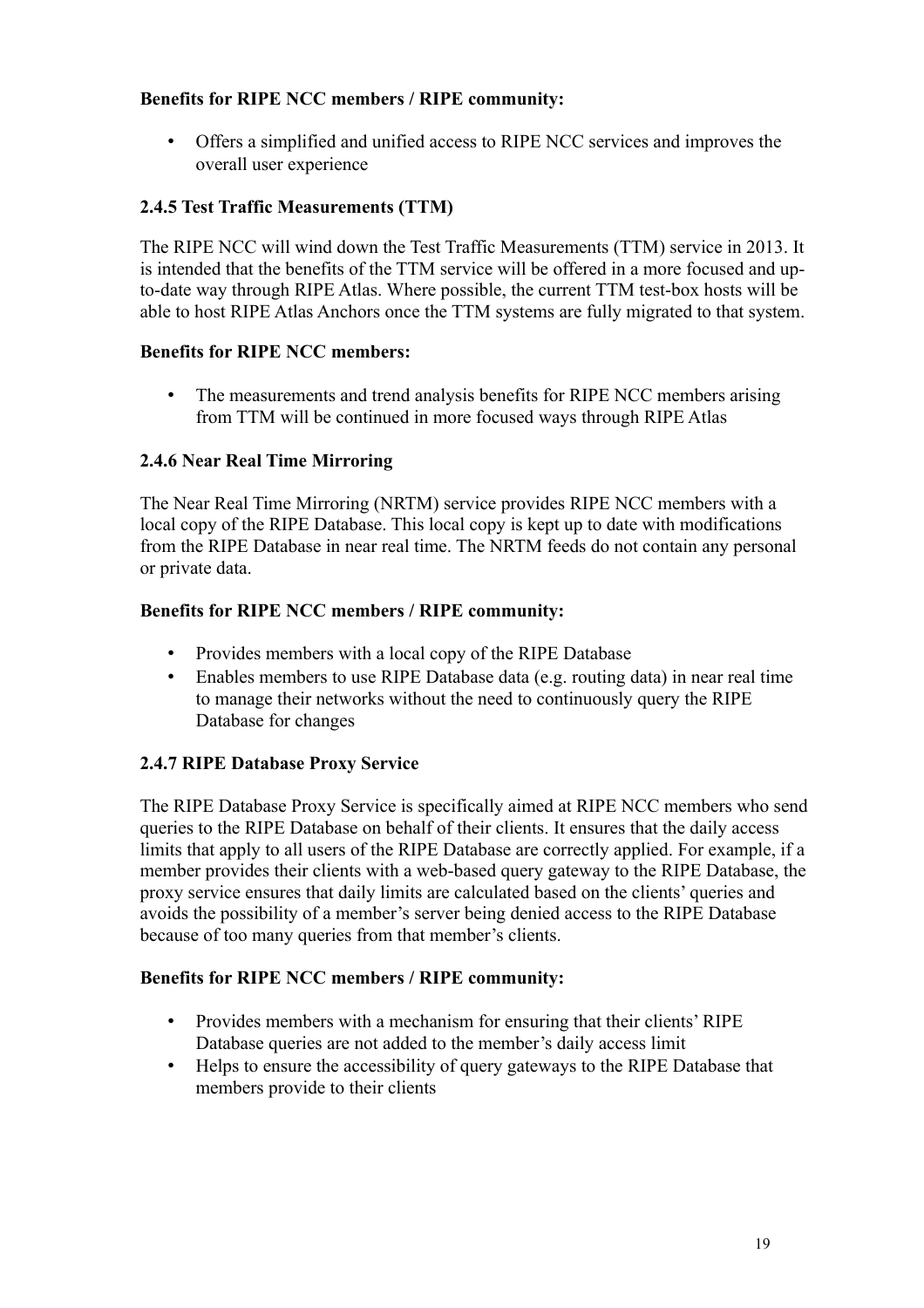### **Other Services Costs for 2013:**

| Activity       | <b>FTEs</b> | Costs | Capital<br>Expenditure |
|----------------|-------------|-------|------------------------|
| Other Services | 3.7         | 366   |                        |

## <span id="page-19-1"></span>**3) Coordination Activities**

## <span id="page-19-0"></span>**3.1 DNS Services and K-root Operations**

The RIPE NCC provides DNS coordination and support activities as well as reverse DNS services for IPv4 and IPv6 address space managed by the RIPE NCC. For reverse DNS associated with address space managed by other RIRs, the RIPE NCC provides secondary DNS to support the reliability of reverse lookups. The scalability of the DNS infrastructure for secondary, reverse and primary DNS services is improved based on the requirements specific to each of these services.

In 2013, the RIPE NCC plans to expand the authoritative and secondary DNS services currently provided from Amsterdam and London cluster nodes by adding a third cluster node to improve resilience and geographical coverage.

### **Benefits for RIPE NCC members / RIPE community:**

- Stability and diversity of the DNS root name server system
- Neutral, impartial and professional provision of key high-level DNS services
- Reverse DNS service for RIPE NCC members with registered IP addresses

### **3.1.1 Reverse DNS**

The RIPE NCC delegates reverse DNS zones for the address ranges managed by the RIPE NCC. To support this service, the RIPE NCC provides reliable, authoritative name servers and checks all zones under its responsibility to ensure they are properly set up and functioning correctly.

As part of its efforts in the area of DNSSEC deployment, the RIPE NCC publishes signed zones and provides tools for users to secure delegations received from the RIPE NCC. In addition, the RIPE NCC shares experience through publishing operational white papers, documentation and software toolkits.

- Supports the proper address-to-name mapping for addresses allocated to the RIPE NCC
- Provides reliable and secure reverse DNS services
- Supports the operation and maintenance of DNSSEC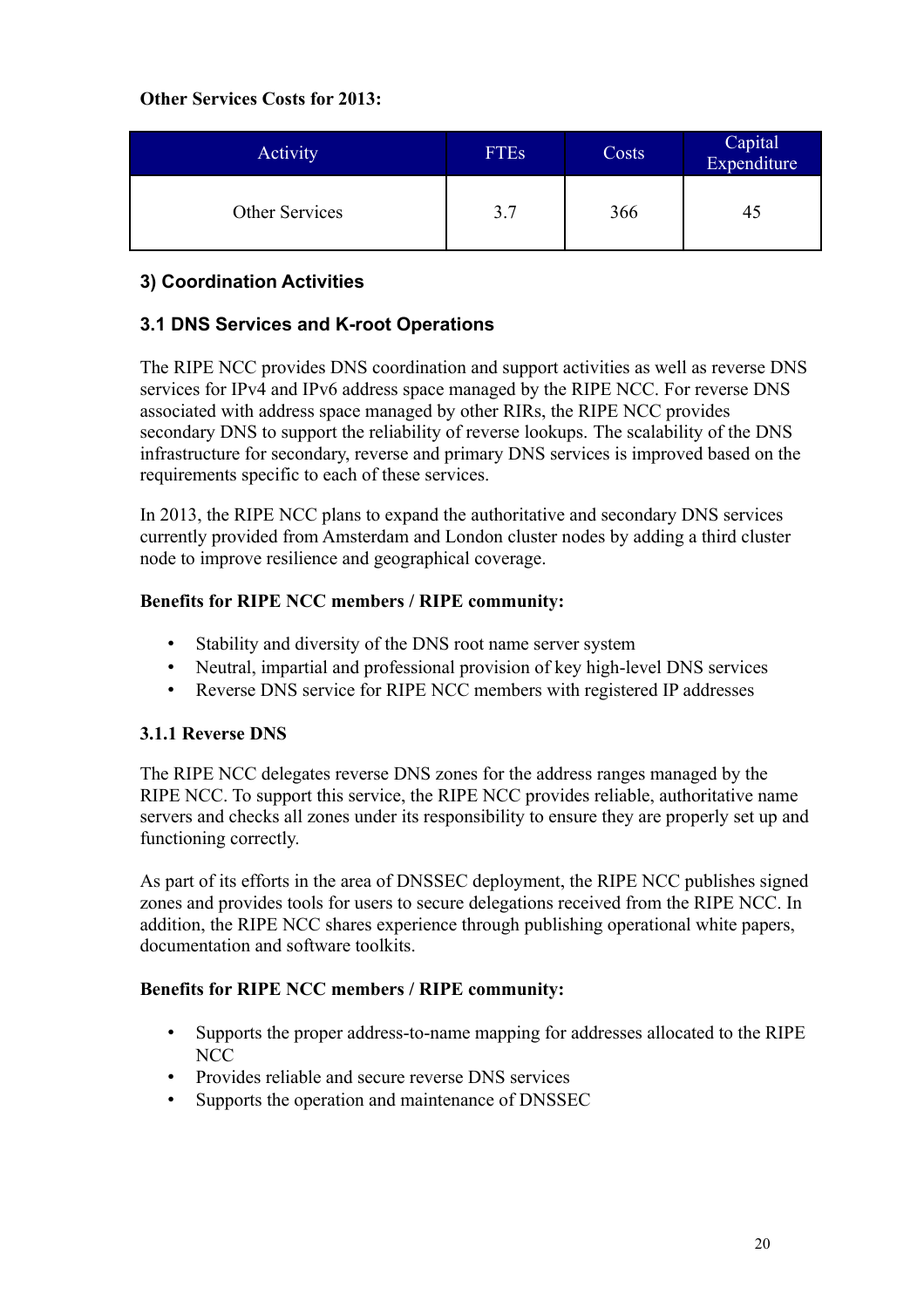## **3.1.2 Secondary DNS Service**

The RIPE NCC offers a secondary name service to the other Regional Internet Registries (RIRs) along with some country code Top-Level Domain (ccTLD) operators, although it no longer provides this service to well-established ccTLDs.

### **Benefits for RIPE NCC members / RIPE community:**

• Supports the stability of the global DNS by offering a professional and stable service to the other RIRs and developing ccTLD operators that require it

## **3.1.3 DNS Services in the e164.arpa Domain (ENUM)**

The Internet Architecture Board (IAB) has an agreement with the RIPE NCC under which the RIPE NCC provides technical operation of the e164.arpa domain. This domain implements support in the DNS for the ENUM protocol, allowing mapping of telephone numbers to domain names in order to help facilitate such services as Voice over IP (VoIP).

### **Benefits for RIPE NCC members / RIPE community:**

- Supports operations of one of the systems required for the deployment of the ENUM protocol, promoting increased integration between the Internet and services provided through the traditional telephony infrastructure
- Supports security of the e164 arpa domain by deploying and maintaining DNSSEC and allowing secure delegations from ENUM operators

## **3.1.4 DNS and Reverse DNS (First Line Support)**

The RIPE NCC provides DNS coordination and support activities as well as reverse DNS services for IPv4 and IPv6 address space managed by the RIPE NCC.

### **Benefits for RIPE NCC members / RIPE community:**

- Provides first line user support for DNS, Reverse DNS and related services
- Continuously collects user feedback regarding these services

## **3.1.5 K-root Operations**

The RIPE NCC operates the K-root server. Root name servers are a crucial part of the Internet DNS infrastructure. The RIPE NCC has operated the K-root server since 1997, when the first server was installed at the London Internet Exchange (LINX) in the United Kingdom.

Since 2003, the RIPE NCC has been deploying anycast instances of the K-root server with local reachability. The RIPE NCC has also deployed five global nodes of the K-root name server. The RIPE NCC collects and analyses data to evaluate the performance of the K-root anycast nodes that have been deployed and to determine if, and where, other anycast nodes should be deployed.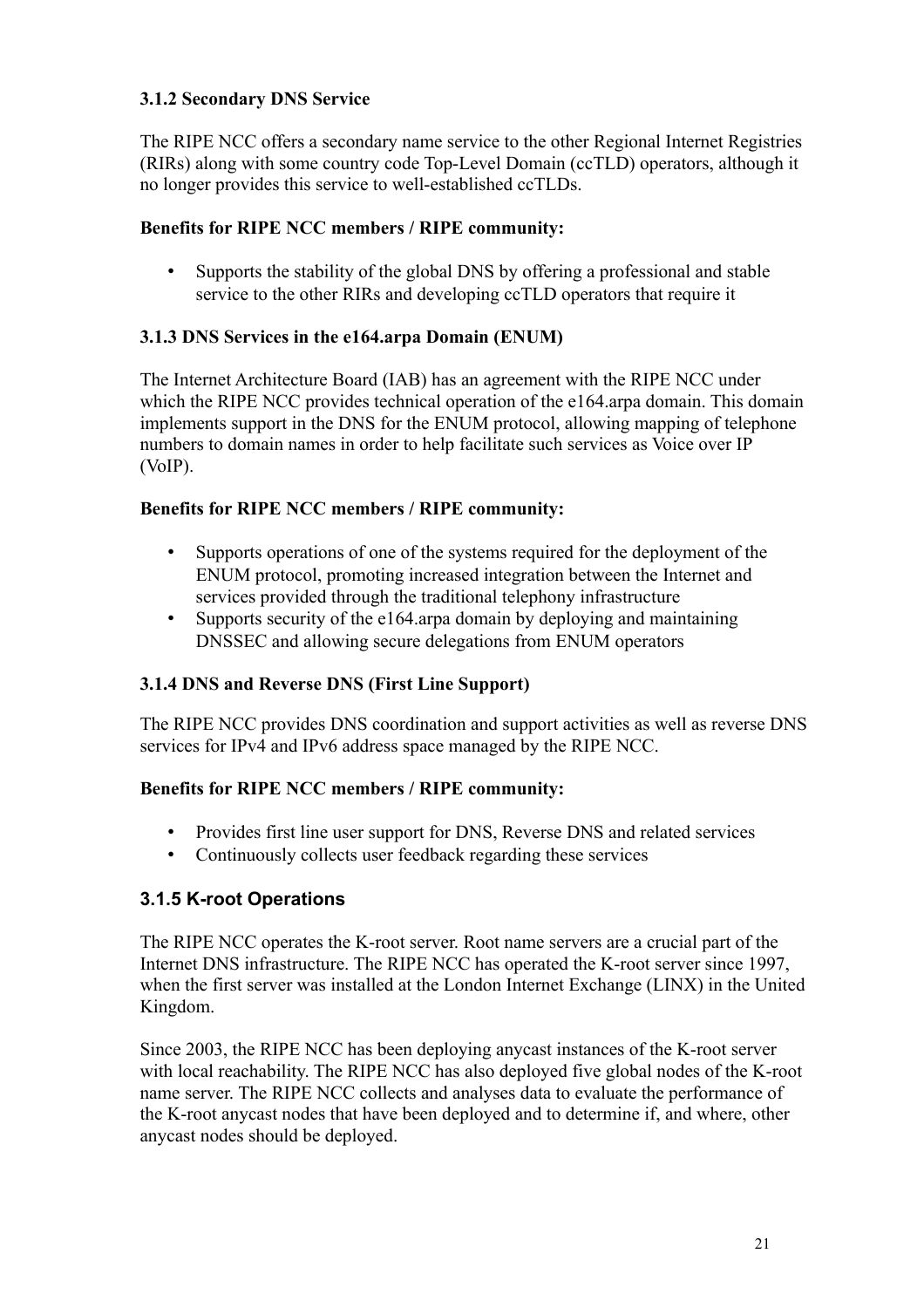### **Benefits for RIPE NCC members / RIPE community:**

- Improves the resiliency, efficiency, security and quality of the K-root service
- Isolates the impact of an "external" Denial of Service (DoS) attack and localises the impact of a "local" DoS attack
- Efficiently maintains the network of anycast instances of K-root by monitoring network and instance problems, performing trend analysis and determining if, and where, other anycast nodes should be deployed

## **DNS Services and K-root Costs for 2013:**

| <b>Activity</b>                    | <b>FTEs</b> | Costs | Capital<br>Expenditure |
|------------------------------------|-------------|-------|------------------------|
| DNS services and K-root operations | 2.6         | 350   |                        |

## <span id="page-21-0"></span>**3.2 RIPE Labs**

RIPE Labs is a platform focused on developing innovative Internet-related tools and ideas that have developed both within the RIPE NCC and the community at large. It enables direct user engagement during the production and development process of many RIPE NCC services as well as acting as a platform for knowledge sharing.

RIPE Labs is seen as another channel to gain both member and community feedback about the services provided by the RIPE NCC, especially those that are continuously being developed. The RIPE NCC wants to get more feedback about the services being developed so that we can better serve the needs of the membership.

We also want to increase the amount of community articles that appear on RIPE Labs and will also look to increase interaction so that those publishing their articles will get more feedback from their peers.

The RIPE NCC plans to build on the success of RIPE Labs since its launch in 2009 and wants to continue building on this success in 2013. In addition, the RIPE NCC wants to develop RIPE Labs over 2013 so that it can act as the definitive portal for RIPE NCC associated statistics. These statistics, which will include dynamic and historical statistics, will be presented in an easy-to-find and logical format.

- Stimulates community building
- Enables rapid prototyping of new ideas in a pre-production environment
- Allows for community feedback during the RIPE NCC service development phases
- Provides an iterative, effective and community-driven process of presenting potential tools and services that can be discussed, tested and improved
- Gives community members an easily accessible platform to showcase their ideas and research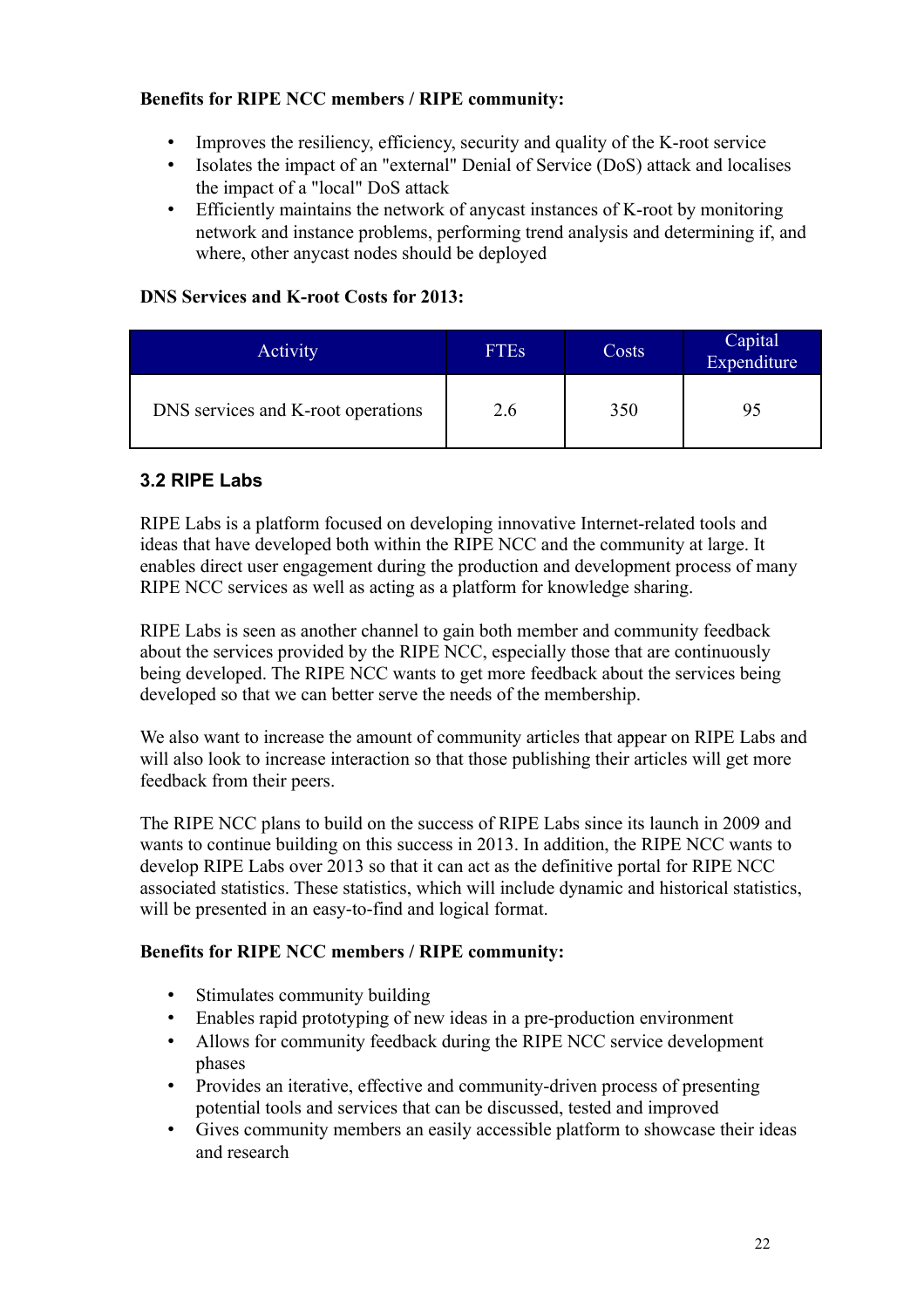| Activity         | <b>FTEs</b> | Costs | Capital<br>Expenditure |
|------------------|-------------|-------|------------------------|
| <b>RIPE Labs</b> | 2.4         | 373   | ۰                      |

## <span id="page-22-1"></span>**3.3 Measurements and Data Collection**

The RIPE NCC operates globally distributed measurement networks for the purpose of collecting data on Internet infrastructure usage and development. The RIPE NCC continues to integrate new services, such as RIPEstat and RIPE Atlas, into its existing portfolio (see sections 2.2 and 2.3). We also continue to work in cooperation with a range of stakeholders to unify, streamline, optimise and develop new interfaces to this data.

### **Benefits for RIPE NCC members / RIPE community:**

- Provides datasets that can be used to analyse the operation and growth of the Internet
- Provides the data that can be used in tools such as RIPEstat and RIPE Atlas

### **Measurements and Data Collection Costs for 2013:**

| Activity                         | <b>FTEs</b> | Costs | Capital<br>Expenditure |
|----------------------------------|-------------|-------|------------------------|
| Measurements and data collection | 2.2         | 295   | 20                     |

## <span id="page-22-0"></span>**3.4 Government and LEA Liaison**

The RIPE NCC's leadership in engaging all Internet stakeholders to work toward a stable, secure and global Internet has been recognised by many governments and international organisations. The RIPE NCC has received positive recognition for its contributions to the World Summit on the Information Society (WSIS), held from 2003-2005, the ongoing Internet Governance Forum (IGF) and the Organisation for Economic Cooperation and Development (OECD) Committee for Information, Computer and Communications Policy (ICCP). The RIPE NCC has also organised regular Roundtable Meetings for Governments and Regulators, meetings for law enforcement agencies (LEAs) and has contributed to a wide range of forums and task forces with individual governments and regional authorities in countries including Belgium, Germany, Lebanon, Moldova, Netherlands, Norway, Qatar, Saudi Arabia, Sweden, the United Arab Emirates and the United Kingdom. The RIPE NCC has also been actively involved in coordinating capacity-building events such as the IPv6 Roadshow, regional technical and Internet governance forums, and training events. Continuing to build on this work is essential to promoting public/private sector dialogue and to guarantee the future growth, stability and security of the Internet.

The RIPE NCC will continue to explore new ways to engage with the public sector and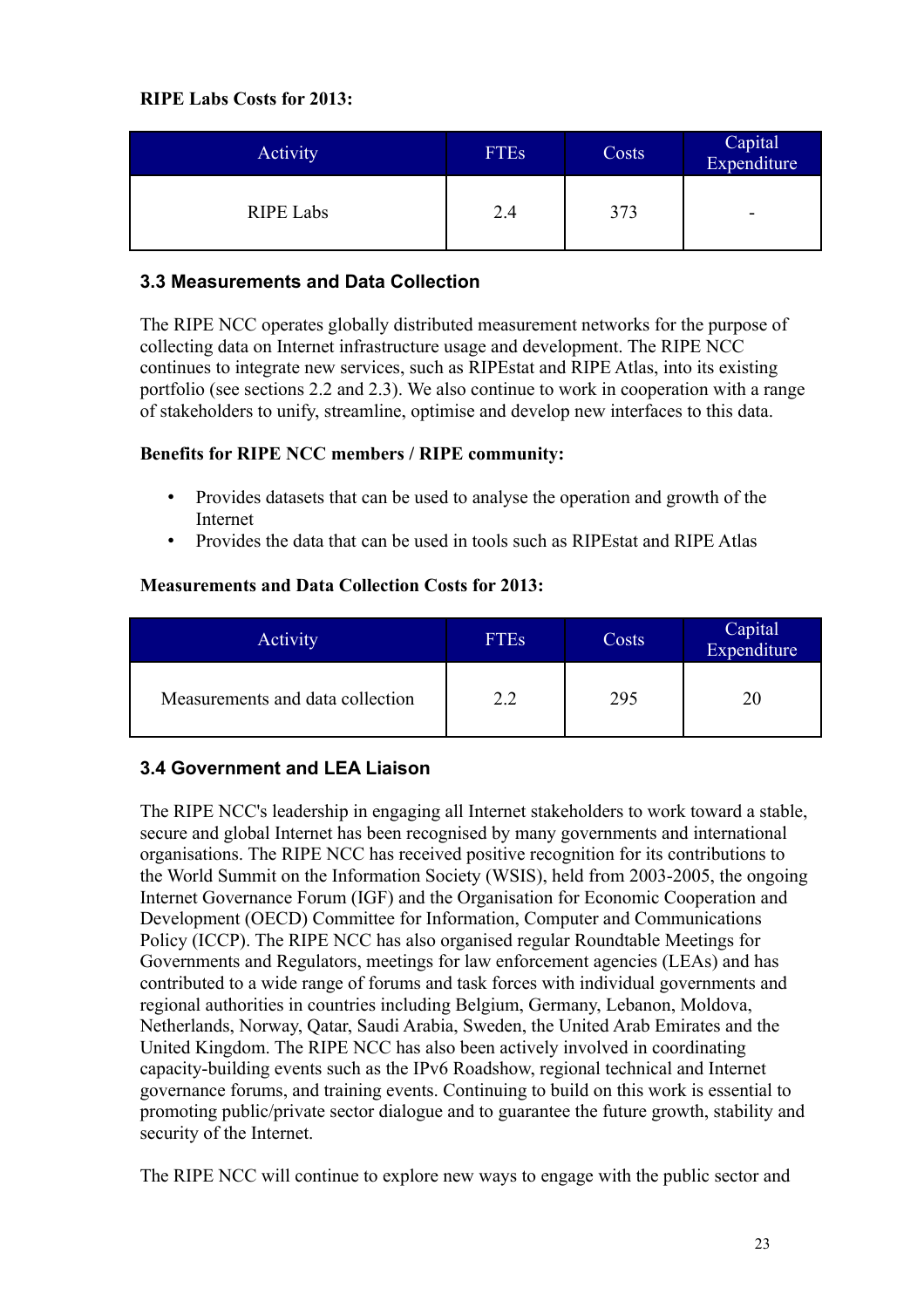continue the dialogue between governments and the Internet technical community. This will include working to expand the audience of RIPE NCC Roundtable Meetings, in which the RIPE NCC can represent the view of the RIPE community and the RIPE NCC's members while explaining new developments in the Internet landscape and the impact that these developments could have on public policy. Alongside the Roundtable Meetings, the RIPE NCC will establish new, targeted forums for stakeholder groups and build on the work already done in the area of capacity building, particularly related to IPv6 training and awareness.

The RIPE NCC will also continue to engage where appropriate with international public sector and industry organisations, including the International Telecommunication Union (ITU), the Conference of European Postal and Telecommunications Administrations (CEPT) and national policy groups.

### **Benefits for RIPE NCC members / RIPE community:**

- Promotes public/private sector dialogue
- Ensures that the interests and concerns of the RIPE NCC membership and RIPE community are heard in multi-stakeholder Internet governance discussions at the national, regional and global level
- Promotes openness and transparency in the development of public policy relating to the Internet, as well as raising any specific concerns of the RIPE NCC membership or the RIPE community
- Enables the future growth, stability and security of the Internet

## **Government & LEA Liaison Costs for 2013:**

| <b>Activity</b>          | <b>FTEs</b> | Costs | Capital<br>Expenditure |
|--------------------------|-------------|-------|------------------------|
| Government & LEA liaison |             | 499   | -                      |

## <span id="page-23-0"></span>**\*\*\* 3.5. Outreach and External Relations \*\*\* STRATEGIC FOCUS POINT 2013**

The RIPE NCC supports the open, multi-stakeholder model of Internet governance through engaging with a broad and growing range of stakeholder groups. The RIPE NCC has identified stakeholder groups that we have, or are developing, relationships with, including:

- RIPE NCC membership
- Internet technical community (including Network Operators Groups)
- Internet industry and professional groups
- Industry partners (RIRs, ICANN, the Internet Society)
- Academia and the research community
- The Free and Open Source Software (FOSS) and online gaming communities
- Public sector (governments and regulators)
- Law Enforcement Authorities (LEAs)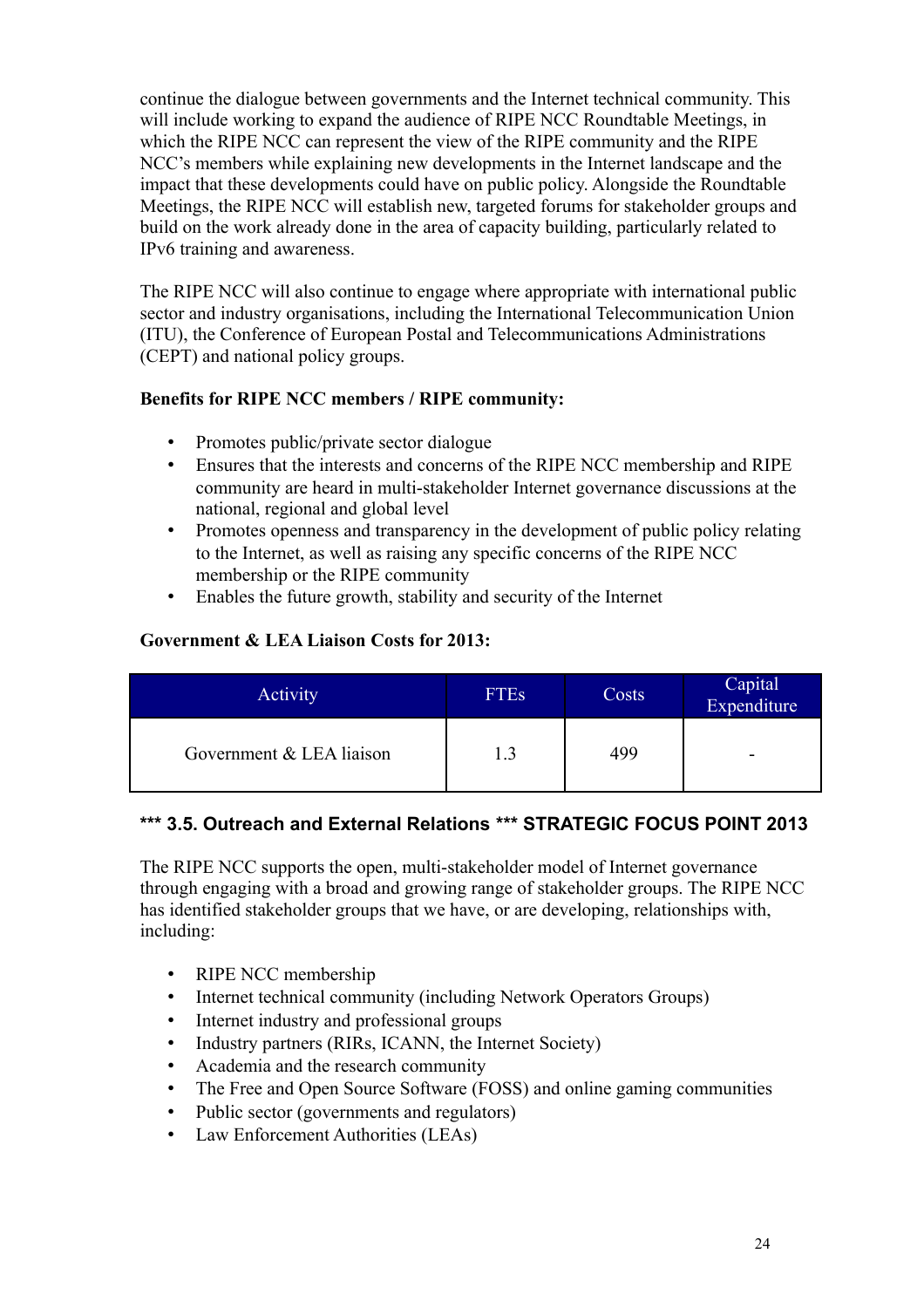### **Benefits for RIPE NCC members / RIPE community:**

- Engaging with these groups and embracing them as part of the RIPE community strengthens the authority and legitimacy of the bottom-up policy development process
- Positions the RIPE NCC to facilitate expert technical input into policy and decision-making processes outside the RIPE forum that may impact on, or be affected by, IP addressing issues.
- Enables the effective, coordinated representation of the Internet technical community's interests, including the model of open, bottom-up, industry selfregulation, in multi-stakeholder Internet governance forums

### **Outreach and External Relations Costs for 2013:**

| Activity                        | <b>FTEs</b> | Costs | Capital<br>Expenditure |
|---------------------------------|-------------|-------|------------------------|
| Outreach and External relations | 5.6         | 1,014 | -                      |

## <span id="page-24-0"></span>**3.6 Regional Support and Outreach**

In 2013, it is expected that two RIPE NCC Regional Meeting/MENOG Meetings will be held in the Middle East region, two RIPE NCC Regional Meeting/ENOG Meeting in the Russia/CIS region and one RIPE NCC Regional Meeting in South East Europe. IPv6 tutorials, workshops and presentations will take place at all regional events.

With the significant growth of the IT and Internet industries in the Middle East, Russia and South Eastern Europe (and the resulting increase in RIPE NCC members), the RIPE NCC is focused on increasing the participation of Internet stakeholders from these areas of its service region. By working with the different communities in these areas, the RIPE NCC is encouraging increased regional participation both in the activities of the RIPE NCC and the RIPE Policy Development Process. The aim is to strengthen the RIPE community by enabling regional communities to participate more fully in policy development and to ensure that regional concerns, issues and needs are represented.

The RIPE NCC has provided extensive support in the establishment of regional Network Operator Groups (NOGs). Building on the establishment of the Middle East Network Operators Group (MENOG) in 2007 and the Eurasian Network Operators Group (ENOG) in 2011, the RIPE NCC will continue to supply the technical and administrative expertise required to develop existing NOGs and assist in the creation of any new groups required by the Internet community.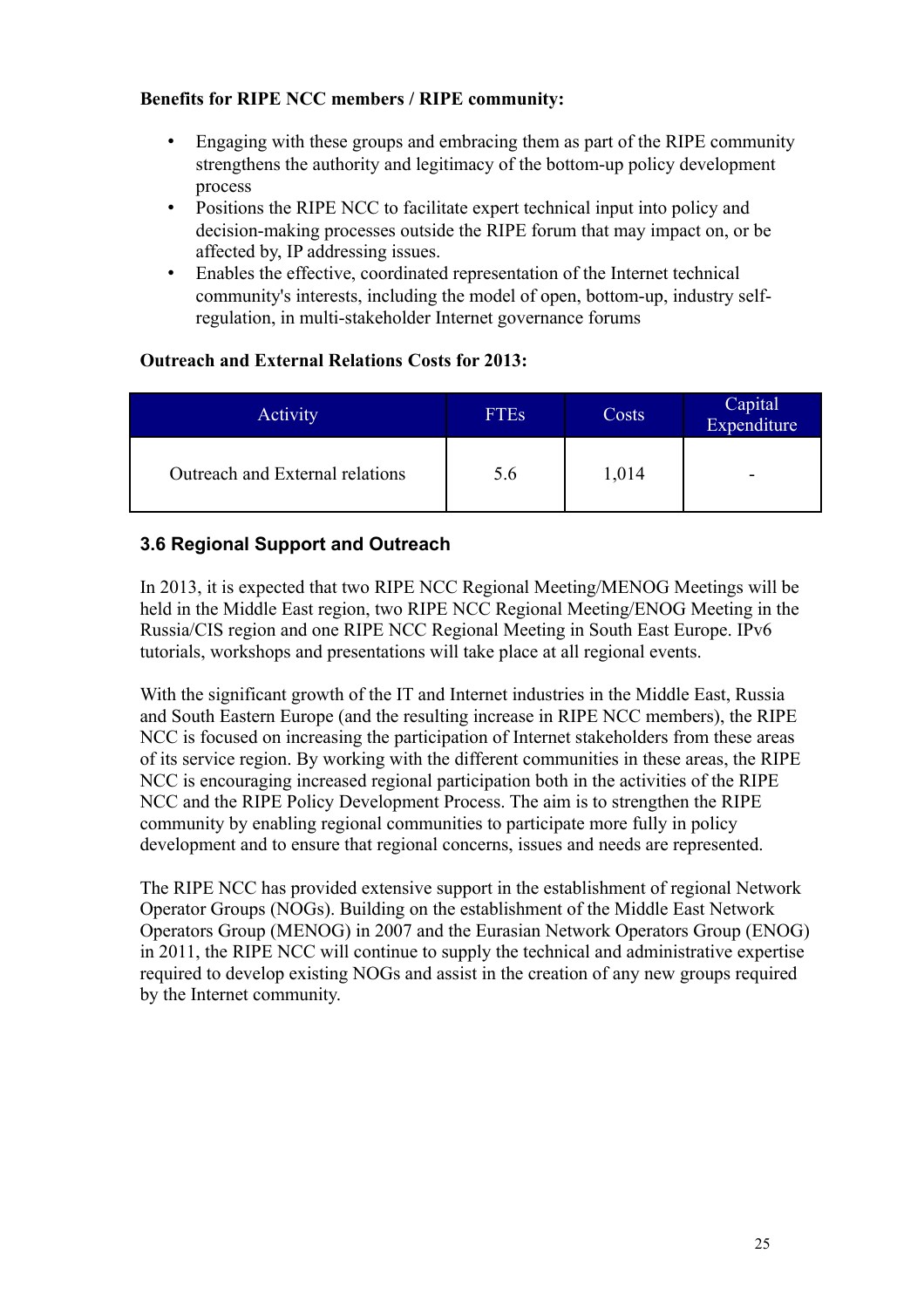### **Regional Support and Outreach Costs for 2013:**

| Activity                      | <b>FTEs</b> | Costs | Capital<br>Expenditure |
|-------------------------------|-------------|-------|------------------------|
| Regional support and Outreach | 1.5         | 505   | -                      |

## <span id="page-25-0"></span>**3.7 RIPE Meetings**

The RIPE NCC organises RIPE Meetings, providing all administrative and technical support.

## **Benefits for RIPE NCC members / RIPE community:**

- Supports the open, bottom-up, industry self-regulatory structure common to all RIR communities in managing Internet number resources
- Stimulates participation of the RIPE community in the IP policy-making process and the technical coordination of IP networking
- Contributes to the stable operation of the RIPE NCC by allowing for guidance and advice from the RIPE Working Groups
- Enables meeting attendees to provide feedback on the RIPE NCC Activity Plan (in the RIPE NCC Services Working Group)
- Encourages participation of individuals who have little or no experience of the RIPE community
- Provides a full set of minutes that keeps the RIPE community, the RIPE NCC membership and other interested parties up-to-date with the discussions and decisions that took place at a RIPE Meeting
- Through live webcasting and online feedback mechanisms, enables remote participation in the discussions taking place at RIPE Meetings
- Facilitates networking opportunities with key players in the Internet industry in the RIPE community and beyond

## **3.7.1 Customer Service Centre (at RIPE Meetings)**

At RIPE Meetings, the RIPE NCC provides staff who are available for face-to-face consultation about:

- Internet resource requests (IPv4, IPv6, Autonomous System Numbers)
- The RIPE Database
- Changes to registry file information
- Invoice and billing queries
- RIPE NCC Training Courses and the RIPE NCC E-Learning Centre
- The Routing Information Service (RIS) and BGPlay
- Reverse DNS setup, DNSSEC, DNSMON, K-root, the Test Traffic Measurements (TTM) service and email services
- How to become a Local Internet Registry (LIR)
- The RIPE NCC and its services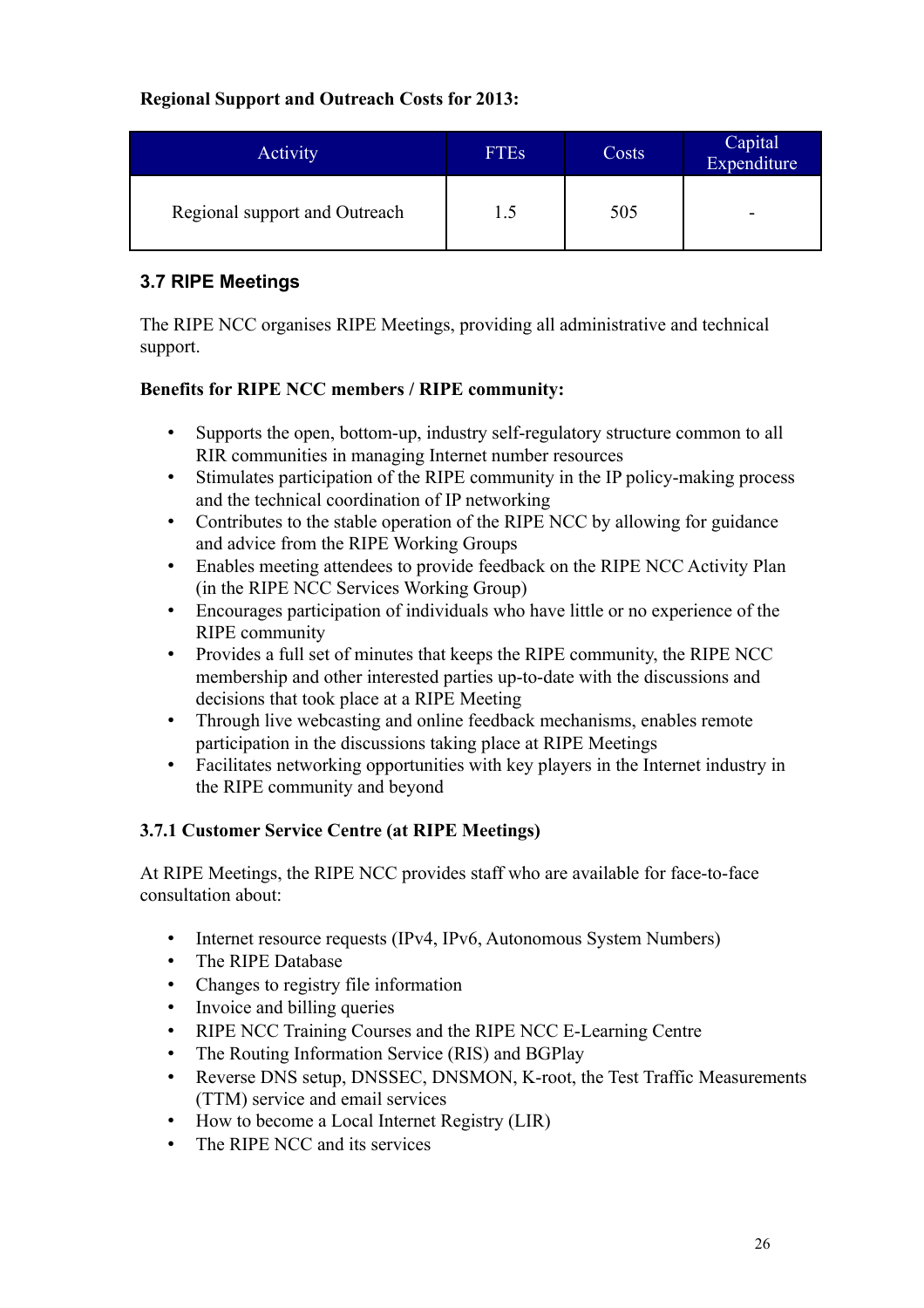### **Benefits for RIPE NCC members / RIPE community:**

- Assists members and the RIPE community with any outstanding issues
- Promotes greater cooperation between the RIPE NCC, its members and the RIPE community

## **RIPE Meeting Costs for 2013:**

| Activity             | <b>FTEs</b> | Costs | Capital<br>Expenditure |
|----------------------|-------------|-------|------------------------|
| <b>RIPE</b> Meetings | 7.3         | 1,498 |                        |

## <span id="page-26-0"></span>**3.8 RIPE Policy and Community Support**

The RIPE NCC provides support to all stakeholders who wish to participate in formulating RIPE Policy or who wish to be part of the RIPE community.

### **Benefits for RIPE NCC members / RIPE community:**

- Promotes the RIPE Policy Development Process
- Strengthens the RIPE community

### **3.8.1 Supporting the RIPE Policy Development Process (PDP)**

The RIPE NCC provides support to the PDP and gives all assistance required by RIPE Working Groups and Working Group Chairs so that they are able to develop policy in a consensus-based, bottom-up manner.

The RIPE NCC also provides information and statistics to various working group mailing lists and creates impact analyses of potential RIPE Policy proposals.

### **Benefits for RIPE NCC members / RIPE community:**

- Promotes the PDP
- Educates the RIPE community about the PDP
- Helps to anticipate potential problems related to the PDP or policy proposals

### **3.8.2 Policy Implementation (procedures)**

The RIPE NCC implements procedures as part of the RIPE Policy Development Process (PDP). The implementation of RIPE Policy is done in the RIPE NCC Policy Implementation Coordination Group (PICG).

- Provides transparency and consistency of the procedures
- Provides procedural information and responses to the RIPE community
- Supports and promotes global Internet IP address policies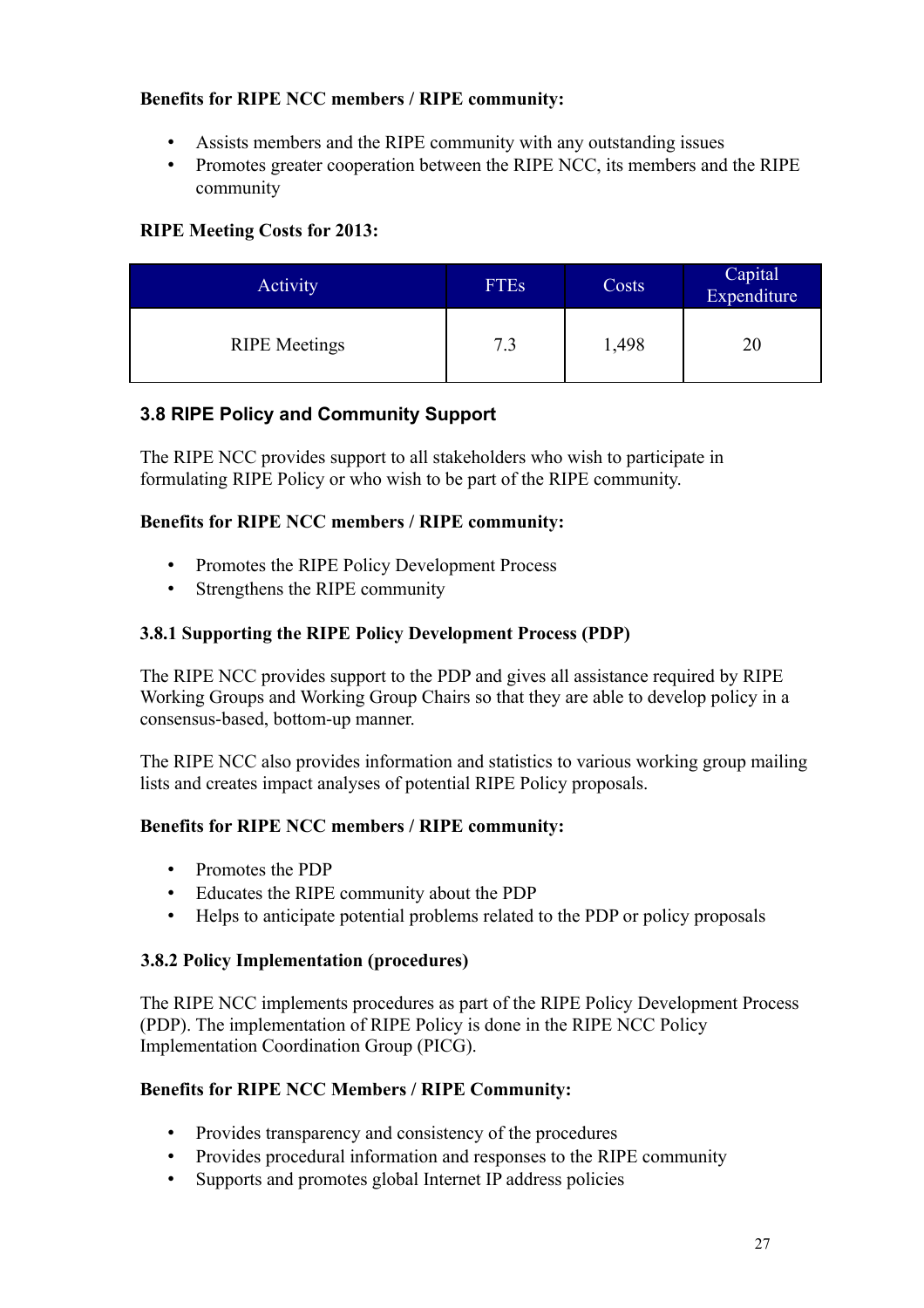- Translates RIPE Policy into RIPE NCC procedures
- Documents and maintains a clear overview of new and changed procedures

### **3.8.3 Mailing List Management**

The RIPE NCC maintains a number of high-volume external mailing lists. The processing of mailing list traffic is constantly monitored and all mailing lists are archived. Efforts are made to support subscribers with problems and to reduce or control the spam on external mailing lists so that they can be easily and efficiently moderated without losing any End User functionality.

### **Benefits for RIPE NCC Members / RIPE Community:**

- Ensures the exchange of information among the RIPE community and the RIPE NCC membership
- Provides support for subscribers of the RIPE and RIPE NCC mailing lists
- Reduces/controls spam on external mailing lists so that they can be easily and efficiently moderated without losing any end user functionality

### **RIPE Policy and Community Support Costs for 2013:**

| <b>Activity</b>                   | <b>FTEs</b> | Costs | Capital<br>Expenditure |
|-----------------------------------|-------------|-------|------------------------|
| RIPE policy and community support | 2.0         | 247   | -                      |

## <span id="page-27-0"></span>**3.9 IPv6 Support**

### **3.9.1 Training and Education**

### **i) RIPE NCC IPv6 for LIRs Training Course (see 2.1.2) ii) RIPE NCC/MENOG IPv6 Roadshows**

The IPv6 Roadshow events are a joint initiative from the Middle East Network Operators Group (MENOG), the RIPE NCC and APNIC. They consist of three- and five-day handson training events targeted at an audience of government and enterprise network operators.

In 2013, there will be around ten IPv6 Roadshow events scheduled throughout the Middle East region. The RIPE NCC will also work with regional partners, including governments, to launch the IPv6 Roadshow Train the Trainer Program, which will enable local trainers to deliver the IPv6 Roadshow course material in their community.

- Provides education and capacity building, in a context that recognises the Middle East region's specific needs
- Builds relationships with public sector bodies and actors in the Middle East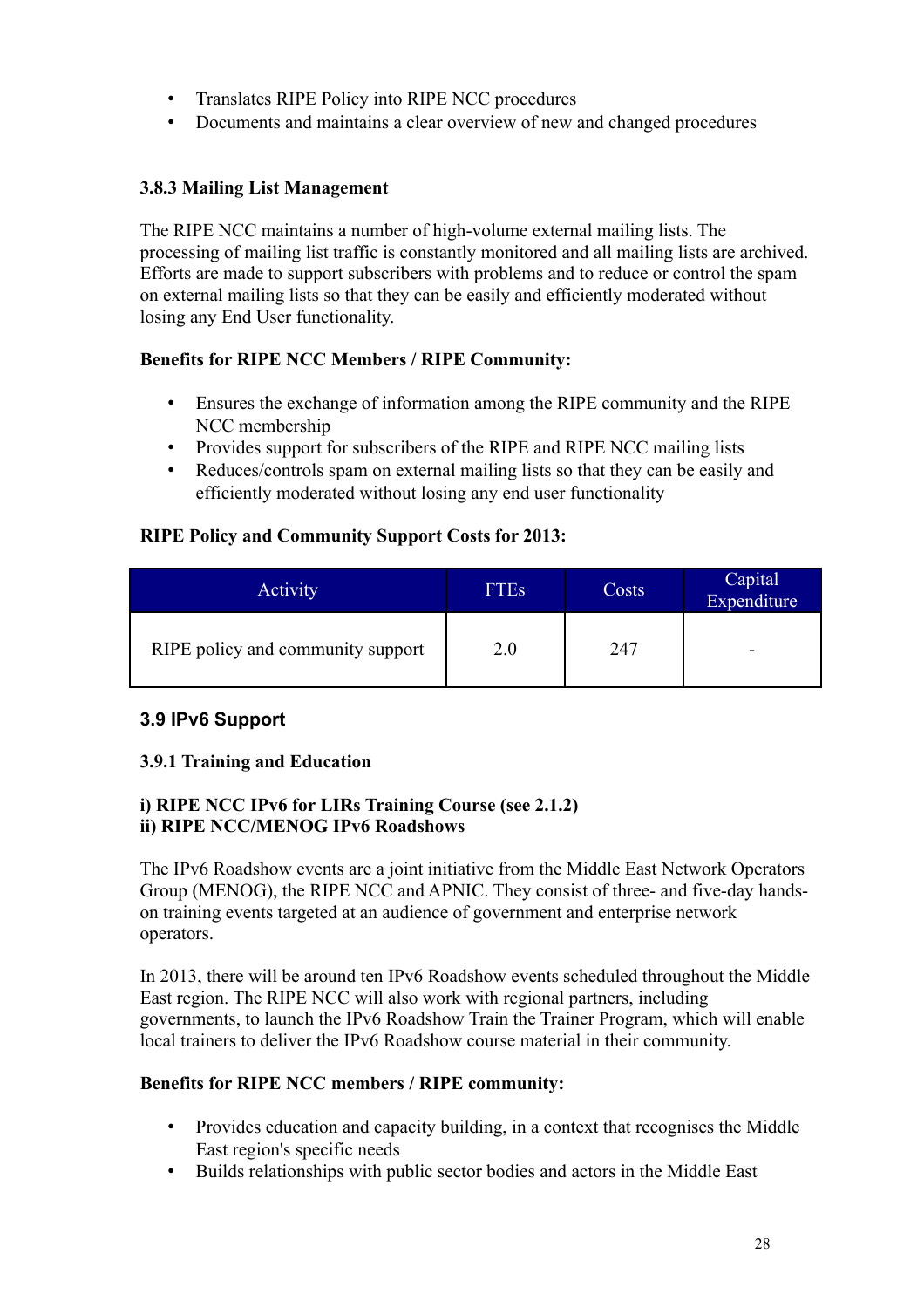• Enables local trainers to acquire the knowledge and skills to educate their communities

### **iii) RIPE NCC/ENOG IPv6 Roadshows**

Building on the success of the RIPE NCC/MENOG IPv6 Roadshows, these events will be rolled out in Russia and the CIS countries during 2013. The IPv6 Roadshow Train the Trainer Program will also enable local trainers to deliver these courses.

### **Benefits for RIPE NCC members / RIPE community:**

- Provides education and capacity building in a context that recognises the specific needs of stakeholders in Russia and the CIS countries
- Builds relationships with public sector bodies and actors in Russia and the CIS countries
- Enables local trainers to acquire the knowledge and skills to educate their communities

### **3.9.2 IPv6 Outreach**

### **i) RIPE NCC Representation at IPv6-related Events**

During 2013, the RIPE NCC will continue to send representatives to relevant IPv6 related events throughout the RIPE NCC's service region and beyond. We will also reach out to some audiences that we have not actively targeted in the past.

### **Benefits for RIPE NCC members / RIPE community:**

- Builds awareness among all Internet stakeholders of the need to deploy IPv6
- Ensures that the interests of the RIPE NCC membership and the technical community are represented at global events
- Highlights the work being done by the RIPE NCC and RIPE community in datagathering and analysis
- Promotes capacity building, particularly in developing areas, and facilitates knowledge sharing with global experts
- Enables the RIPE NCC to offer expert input into IPv6 related fora and events

### **ii) Outreach to Governments, Regulators and LEAs**

The RIPE NCC will continue its efforts to inform and educate governments, regulators and LEAs about IPv6 deployment in their sectors via regular RIPE NCC Roundtable Meetings for Governments and Regulators, engagement with national forums and task forces, and meetings with LEAs from around the world. We will also continue to work closely with the OECD on their IPv6-related activities.

### **Benefits for RIPE NCC members / RIPE community:**

• Builds awareness among public sector stakeholders of the need to facilitate the deployment of IPv6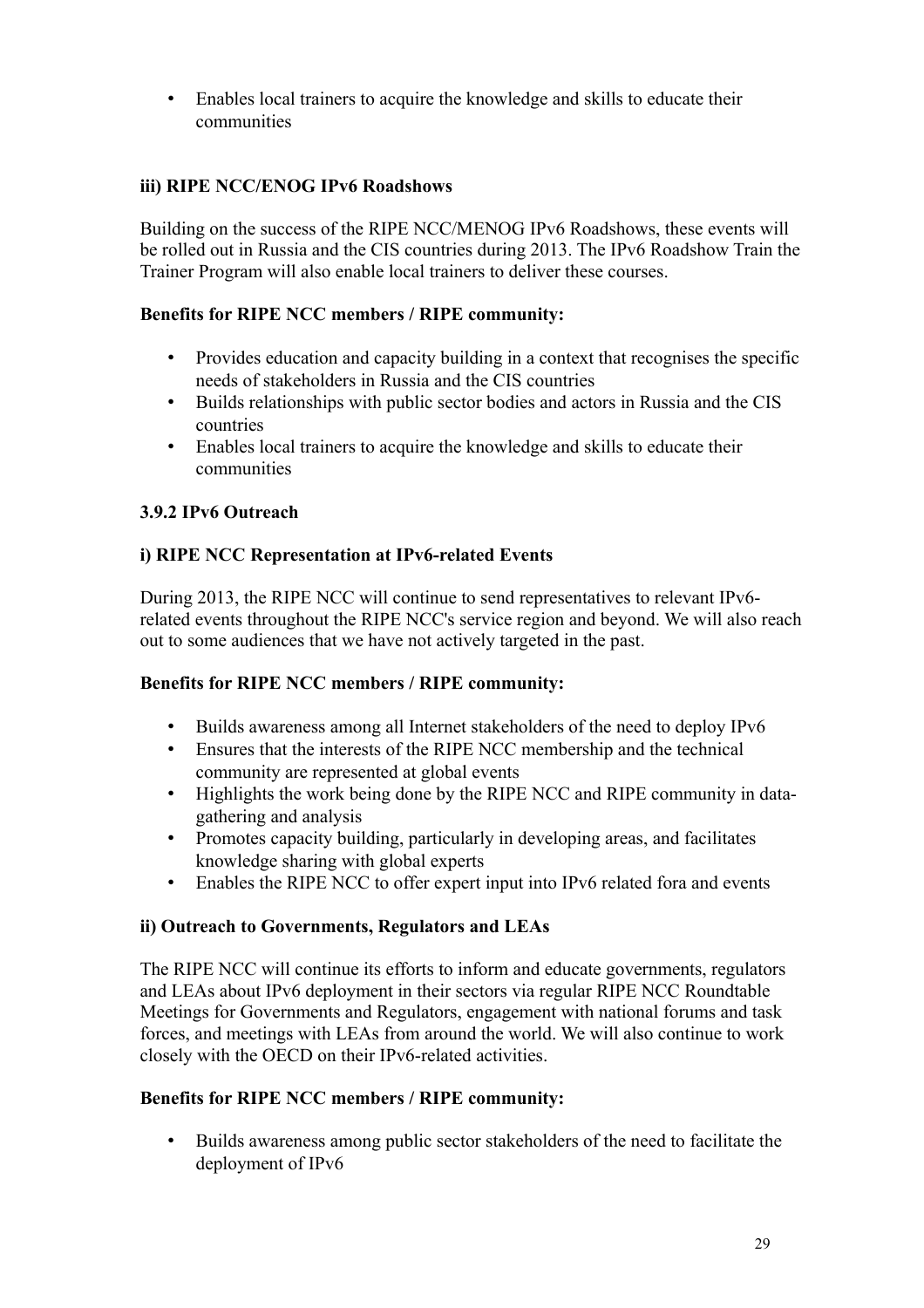- Promotes public/private sector dialogue, with the goal of more informed policymaking
- Ensures that the interests of the RIPE NCC membership and the technical community are represented
- Facilitates effective cooperation between the Internet technical community and the public sector in areas such as capacity-building projects and law enforcement
- Highlights the advantages of the community-driven, bottom-up system for managing and distributing Internet number resources

### **iii) IPv6ActNow.org**

The RIPE NCC's IPv6ActNow.org website is a comprehensive resource for IPv6-related information for all stakeholders.

In 2013, IPv6ActNow.org will be continually updated with the latest information on IPv6 deployment, equipment and events.

### **Benefits for RIPE NCC members / RIPE community:**

- Provides a comprehensive collection of impartial information to help every stakeholder prepare to deploy IPv6
- Offers a platform for all stakeholders to share their own experiences with IPv6 deployment and learn from community best practices
- Promotes IPv6 deployment

### **iv) General Outreach**

During 2013, The RIPE NCC's general IPv6 outreach will continue by developing printed and online materials to facilitate all stakeholders with their IPv6 deployment programs. We will enhance our IPv6 messaging and communication in the traditional and online media, utilising our PR agency and social media networks. We will also work closely with the other RIRs on global education and capacity building goals.

### **Benefits for RIPE NCC members / RIPE community:**

- Keeps all stakeholders informed about developments on IPv6-related matters
- Ensures that the interests of the RIPE NCC membership and the technical community are represented
- Highlights the work being done by the RIPE NCC and RIPE community in datagathering and analysis
- Highlights the advantages of the community-driven, bottom-up system for managing and distributing Internet number resources

## **3.9.3 IPv6 and RIPE NCC Membership Support**

### **i) IPv6 RIPEness**

IPv6 RIPEness is a rating system that awards stars to RIPE NCC members depending on specific indicators of IPv6 preparedness.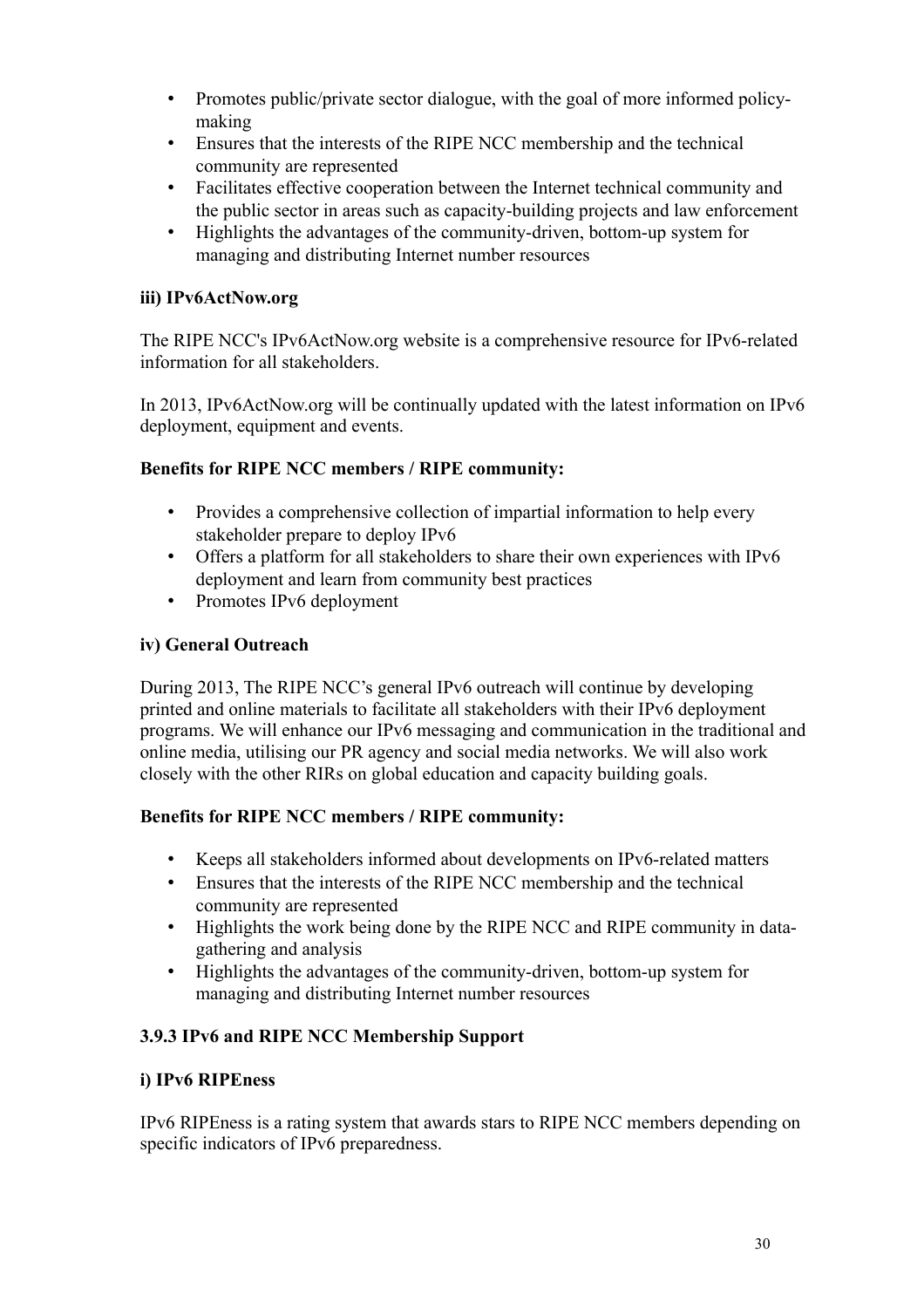In 2013, the RIPE NCC will continue to analyse its members' IPv6 preparedness and increase the profile of this activity.

## **Benefits for RIPE NCC members / RIPE community:**

- Encourages RIPE NCC members to become IPv6-ready and rewards them for doing so
- Provides all stakeholders with a unique indicator of IPv6 readiness across the RIPE NCC service region (and at more specific levels, including by country, sector, LIR size)
- Enables analysis of regional IPv6 penetration

### **3.9.4 Regional and Community Support**

### **i) Community Support**

In 2013, the RIPE NCC will continue to support relevant RIPE Working Groups and the RIPE Meeting Programme Committee with IPv6 content development and other community-led initiatives.

### **Benefits for RIPE NCC members / RIPE community:**

- Ensures that the community is well-informed on IPv6 and related developments
- Facilitates and supports community-driven activities and projects
- Ensures the continued effectiveness of RIPE as a policy-making and information sharing forum

## **ii) Regional Support**

RIPE NCC Regional Meetings bring together RIPE NCC members, local governments, key players in the global and local Internet industry and RIPE NCC staff. These events are free of charge and open to everyone.

In 2013, it is expected that two RIPE NCC Regional Meetings/MENOG Meetings will be held in the Middle East region, two RIPE NCC Regional Meetings/ENOG Meetings in the Russia/CIS region and one RIPE NCC Regional Meeting in South East Europe. IPv6 tutorials, workshops and presentations will take place at all regional events.

### **Benefits for RIPE NCC members / RIPE community:**

- Ensures that stakeholders in all regions are well informed about IPv6 and related developments
- Provides opportunities to address specific regional concerns and challenges
- Brings the RIPE NCC to those members who are unable to attend RIPE Meetings

### **iii) CPE Survey**

The Customer Premises Equipment (CPE) survey collects data on the IPv6 readiness of CPEs from various vendors. In 2013, we will periodically update the CPE survey with information from vendors and conduct analysis on the results.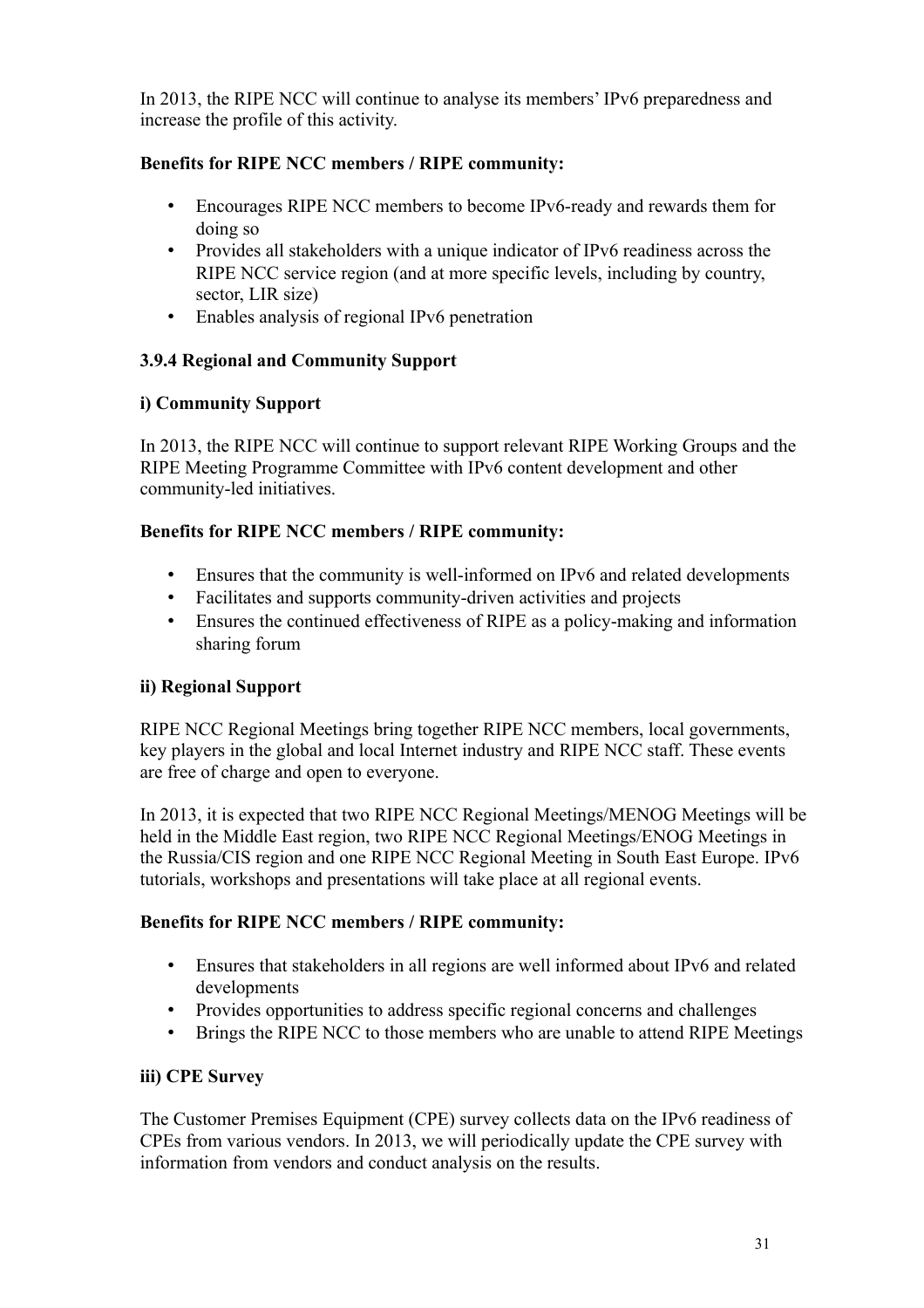### **Benefits for RIPE NCC members / RIPE community:**

- Keeps all stakeholders informed about hardware-related IPv6 developments
- Encourages vendors to ensure their equipment is IPv6 ready
- Provides a neutral overview of equipment features derived from community collaboration

### **3.9.5 IPv6 Statistics**

The RIPE NCC provides a number of IPv6-related statistics based on a set of data that helps the membership and the community at large, including government institutions, to follow the rate of IPv6 deployment in the RIPE NCC service region.

In 2013, we will make IPv6-related statistics more accessible through RIPE Labs and IPv6ActNow. We will continue to provide up-to-date statistics and measurement results based on RIPE Atlas, RIPEstat and other tools.

### **Benefits for RIPE NCC members / RIPE community:**

- Provides all stakeholders with accurate, impartial information and analysis on the rate of IPv6 deployment
- Offers all Internet stakeholders the opportunity to use neutral data to help build the case for IPv6 deployment
- Establishes the RIPE NCC and RIPE community as authoritative sources of data and analysis

### **IPv6 Support Costs for 2013:**

| Activity            | <b>FTEs</b> | Costs | Capital<br>Expenditure |
|---------------------|-------------|-------|------------------------|
| <b>IPv6</b> Support | 1.0         | 154   | -                      |

## **3.10 ICANN/IANA/IETF//ISOC/RIRs**

The RIPE NCC is strongly committed to maintaining close relationships with its industry partners, including the four other Regional Internet Registries (RIRs), ICANN, the IETF and the Internet Society (ISOC). These relationships are vital to ensuring coordinated administration of the resources that each organisation is responsible for. The RIPE NCC supports ICANN, particularly in relation to its role in managing the IANA functions, and works with the IETF and ISOC to ensure implementation of agreed technical standards and coordination among those who support the global operation of the Internet.

- Promotes the open, bottom-up, industry self-regulatory structure common to all RIR communities in managing Internet number resources
- Allows collaboration for implementation of global policies developed by the Policy Development Processes (PDPs) of the five RIRs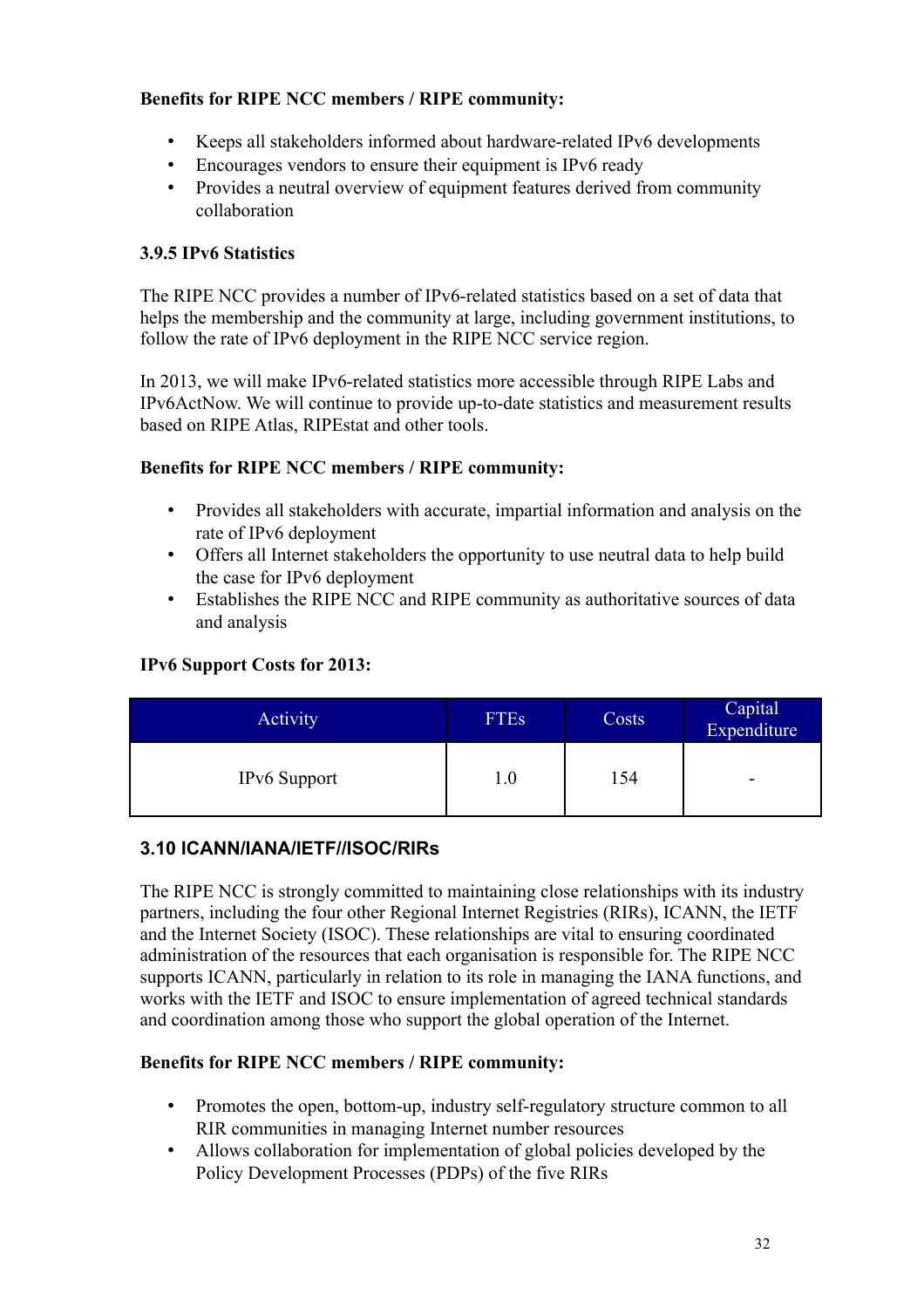• Assists the general technical coordination needed to support the stable operation of the Internet

## **ICANN/IANA/IETF/ISOC/RIRs:**

| <b>Activity</b>           | <b>FTEs</b> | Costs | Capital <sup>1</sup><br>Expenditure |
|---------------------------|-------------|-------|-------------------------------------|
| ICANN/IANA/IETF/ISOC/RIRs | 2.9         | 1,233 | -                                   |

## <span id="page-32-1"></span>**4) Internal**

## <span id="page-32-0"></span>**4.1 IT**

This RIPE NCC activity includes the operation of the internal network and all related infrastructure (its colocation facilities, archiving and storage), the internal support for staff, and IT support and enhancement for all services.

In 2013, IT automation improvements and a focus on efficiency to facilitate service improvements will be the key focus areas.

### **Benefits for RIPE NCC members / RIPE community:**

- Support efficient deployment of services and enhancements of services
- Provision of 24/7 support for services
- Efficient IT support to staff to facilitate RIPE NCC service delivery

## **4.1.1 Technical Emergency Hotline**

The RIPE NCC monitors its critical services 24/7. This monitoring includes RIPE NCC websites, the RIPE Database, K-Root, DNS and reverse DNS, the LIR Portal and Resource Certification (RPKI).

Following feedback from RIPE NCC members and the RIPE community, the RIPE NCC launched a Technical Emergency Hotline in November 2012. The hotline, which will continue in 2013, enables users to contact an after-hours call centre that evaluates incoming calls and forwards the details of legitimate reports immediately to the appropriate RIPE NCC 24/7 team.

- Enables the RIPE NCC members and the RIPE community to flag technical emergencies outside of the RIPE NCC's regular office hours
- Ensures the details of technical emergencies are forwarded to the RIPE NCC's 24/7 teams in a timely manner
- Supports the efficient operation of the RIPE NCC's technical services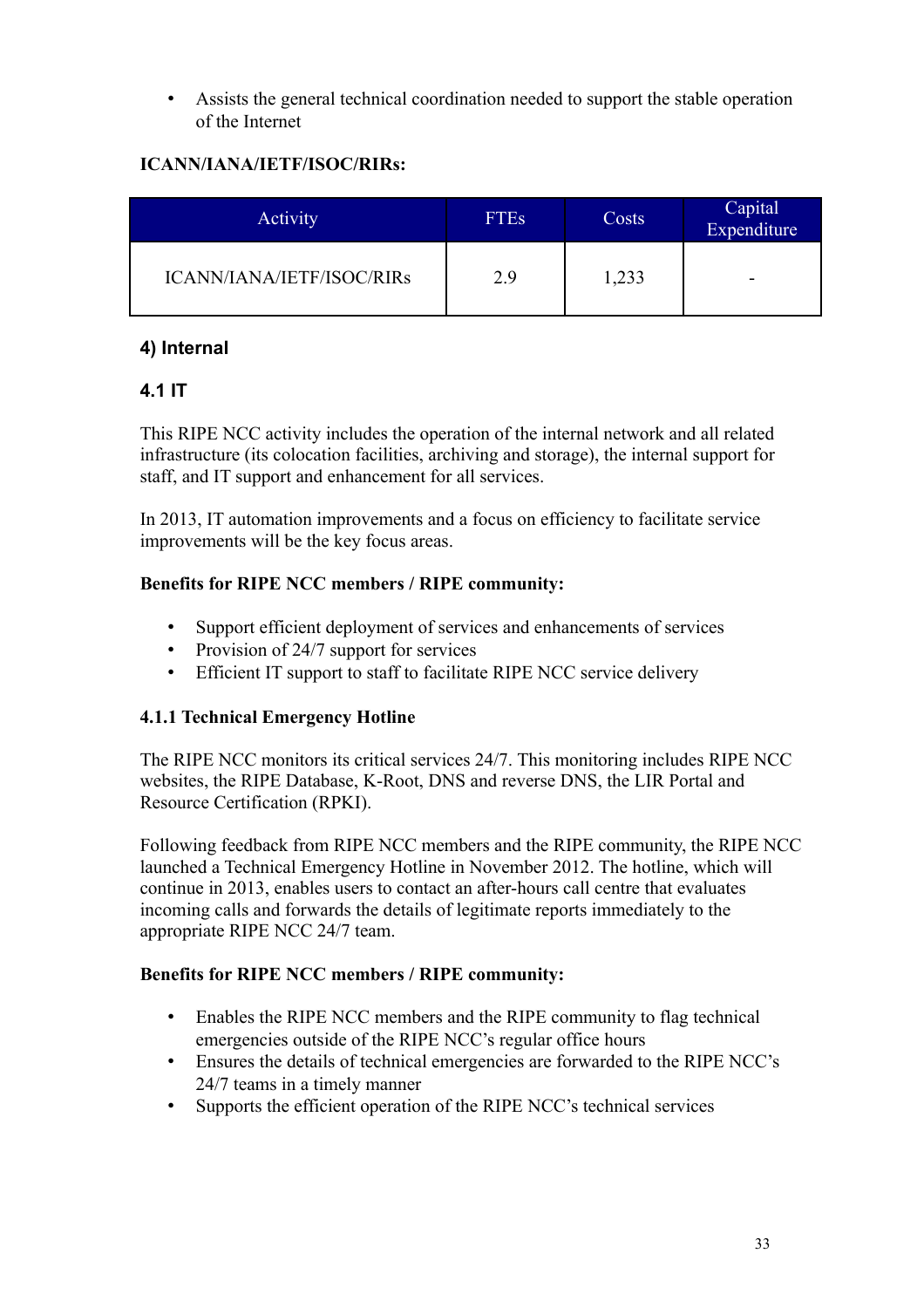## **IT Costs for 2013:**

| <b>Activity</b> | FTEs | Costs | Capital<br>Expenditure |
|-----------------|------|-------|------------------------|
|                 | 12.6 | 1,685 | 452                    |

## <span id="page-33-1"></span>**4.2 Facilities - Rent and Utilities**

In 2013, the RIPE NCC will continue to improve its infrastructure in order to provide a productive work environment to its employees.

Apart from the rental agreement, facilities include utilities, security, repair and maintenance costs for the RIPE NCC building and equipment.

### **Benefits for RIPE NCC members / RIPE community:**

- Provides a secure, healthy environment for employees
- Provides up-to-date and well-maintained equipment

### **Facilities Costs for 2013:**

| Activity   | <b>FTEs</b> | Costs | Capital<br>Expenditure |
|------------|-------------|-------|------------------------|
| Facilities | 4.3         | 1,211 | .60                    |

## <span id="page-33-0"></span>**4.3 HR & Management**

The RIPE NCC continuously reviews its organisational structure to make it as efficient as possible. We provide excellent management support to facilitate decision-making and engagement with relevant third parties. At the same time as supporting management in maintaining effective and healthy RIPE NCC staff, we also keep the educational level of managers and staff at the highest possible level.

### **Benefits for RIPE NCC members / RIPE community:**

• Ensures the RIPE NCC's organisational structure and staff skillset are optimised so as to fulfil the strategic goals of the organisation as discussed with the RIPE NCC membership and approved by the RIPE NCC Executive Board.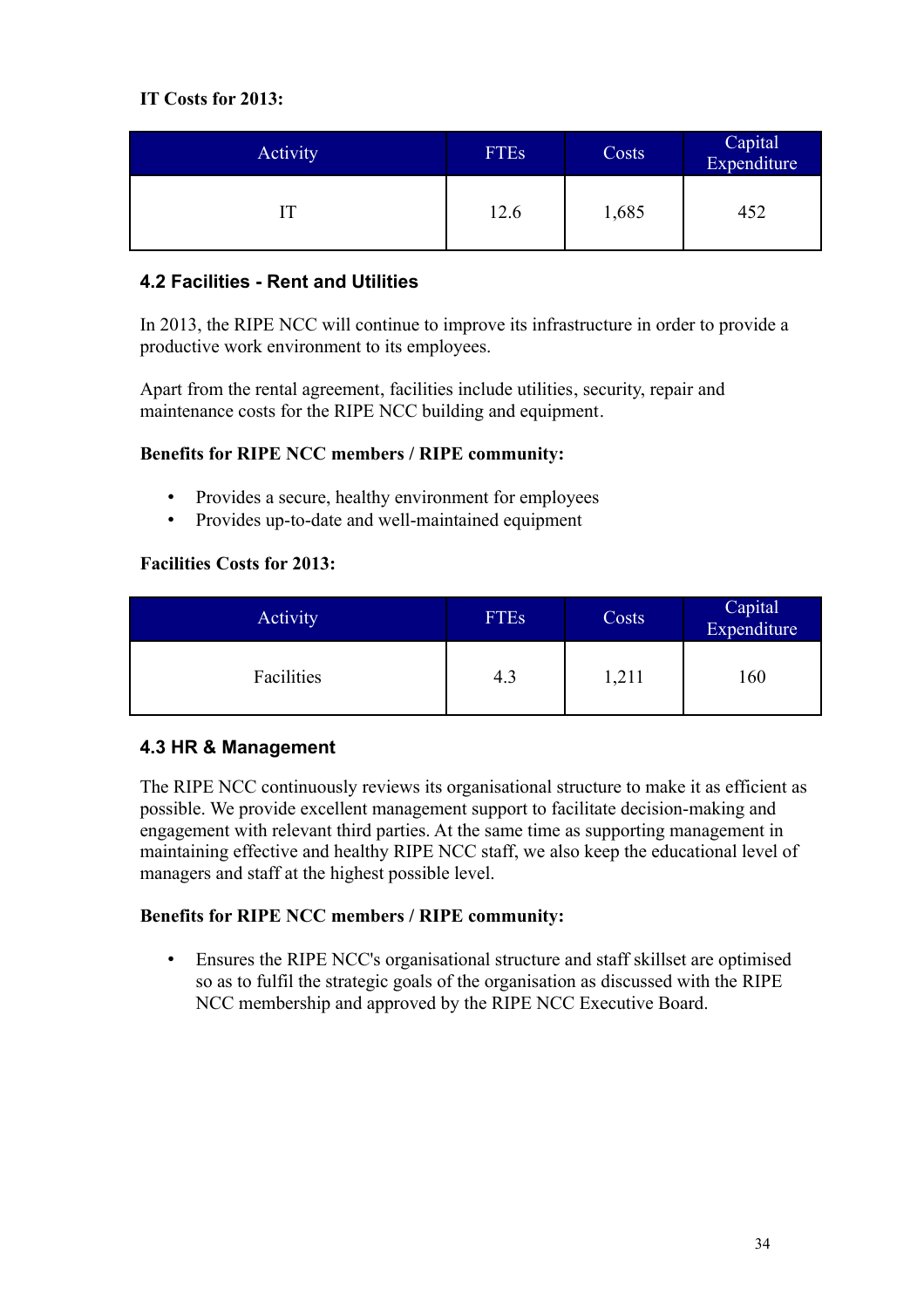### **HR & Management Costs for 2013:**

| <b>Activity</b> | <b>FTEs</b> | Costs | Capital<br>Expenditure |
|-----------------|-------------|-------|------------------------|
| HR & Management | 6.2         | ,255  | 26                     |

## <span id="page-34-1"></span>**4.4 Finance & Admin**

The RIPE NCC maintains an accurate and efficient administrative process. We are continually enhancing our procedures to make them more efficient. We have a set of automated reporting tools in place to proactively provide up-to-date financial and administrative summaries to the RIPE NCC Management. In addition, we focus on improving our billing processes and offering more efficient online payment methods.

### **Benefits for RIPE NCC members / RIPE community:**

- Provides lower costs through offering online payment methods
- Ensures a professionally managed organisation with efficient administrative processes and cost-effective processes
- Facilitates the financial needs of organisation in different parts of the RIPE NCC service region

### **Finance & Admin Costs for 2013:**

| Activity        | <b>FTEs</b> | Costs | Capital<br>Expenditure |
|-----------------|-------------|-------|------------------------|
| Finance & Admin | 7.9         | 657   |                        |

## <span id="page-34-0"></span>**4.5 Specialist Support (Legal & Information Security)**

### **i) Legal**

The RIPE NCC continually follows national and international legal developments and ensures that our internal activities are updated accordingly. We also provide a range of corporate governance documents that set the standards and procedures for our internal and external operations.

The RIPE NCC focuses efforts on helping legislators and law enforcers to understand how the self-governing mechanism of the RIPE community and the RIR system as a whole functions, and how they can participate.

- Ensures that the RIPE NCC is run within an up-to-date legal framework and with a full set of corporate governance documents
- Improves legislators and LEAs' understanding of the Internet governance model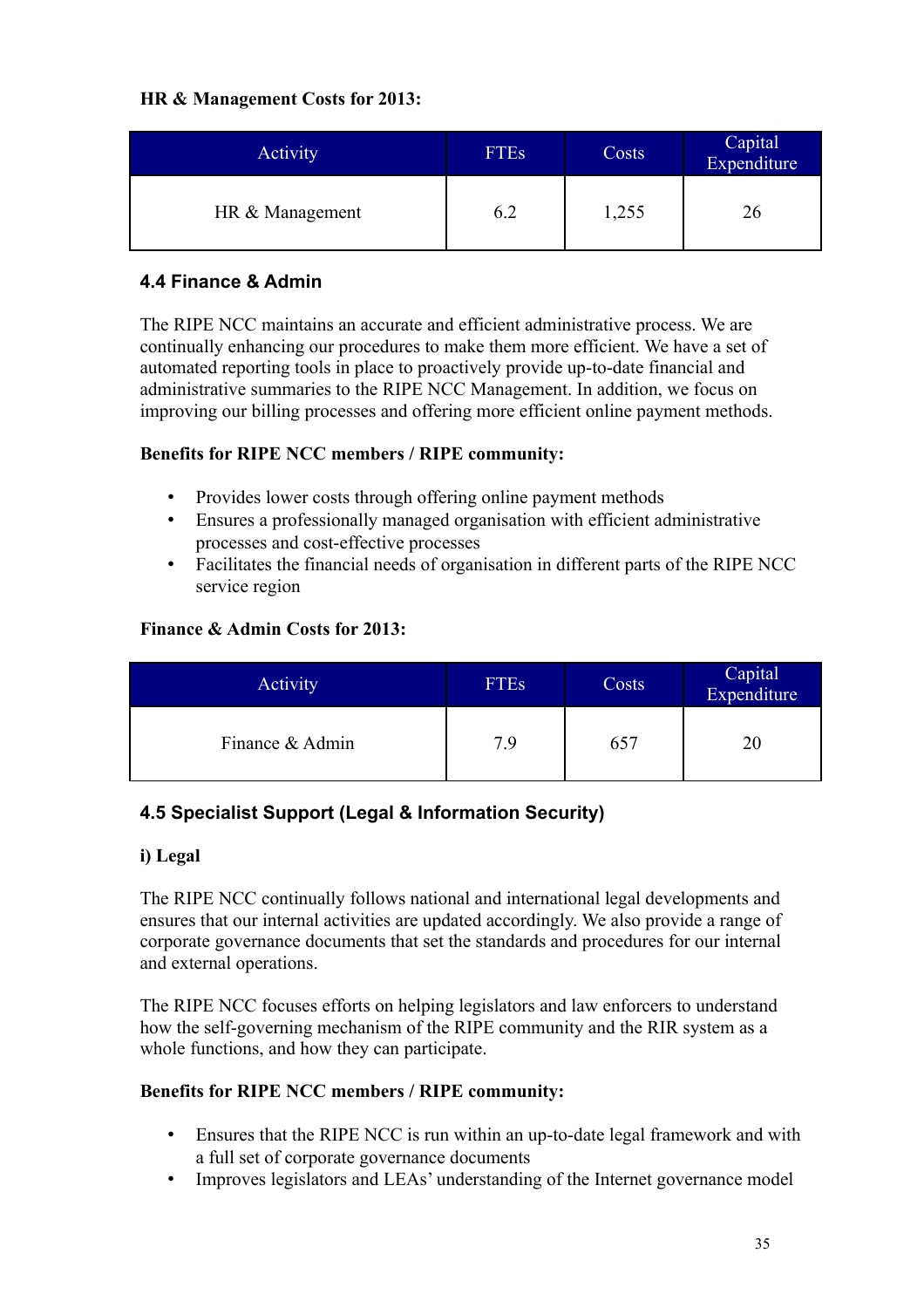and the role of RIRs to gain their support for the current, successful model

### **ii) Information Security**

In 2013, there will be a sustained focus on the security of the RIPE NCC's public and member services. Activities will include implementing and maturing our security baselines and performing in-depth security audits of the provided services.

Other activities are aimed at expanding our abilities to detect security incidents and further developing the RIPE NCC's capabilities to react quickly and efficiently to those incidents.

### **Benefits for RIPE NCC members / RIPE community:**

- Ensures a high level of availability, confidentiality and integrity of the RIPE NCC services and its (member) data
- Minimises the impact of security incidents on the RIPE NCC's services and subsequently minimises the possible impact on our members

### **Specialist Support Costs for 2013:**

| <b>Activity</b>    | <b>FTEs</b> | Costs | Capital<br>Expenditure |
|--------------------|-------------|-------|------------------------|
| Specialist support | 2.8         | 446   | -                      |

## <span id="page-35-0"></span>**4.6 Organisational Activities (GM and EB Meetings)**

The RIPE NCC supports twice-yearly RIPE NCC General Meetings (GMs). At these GMs, members vote annually on the Financial Report of the organisation and on the Charging Scheme for the following year. At GMs, members can also exercise their rights to vote in Executive Board elections and on amendments to corporate governance documents. In order to facilitate an informed membership at the GM, the RIPE NCC prepares various sets of documentation including a draft activity plan and budget, a draft charging scheme and an annual report, which includes a summary of the RIPE NCC's financial status from year to year. The RIPE NCC provides remote participation facilities and electronic voting capabilities for those members who are unable to attend the GM in person but who wish to follow proceedings and vote in elections and on resolutions.

The RIPE NCC also facilitates multiple meetings for its executive board over the course of each year. These meetings deal with strategic and financial issues pertinent to the organisation as well as the RIPE NCC's relationship with industry partners. At these meetings the RIPE NCC Executive Board incorporate the feedback from the membership and the RIPE NCC Management into their discussion and final decision on the RIPE NCC's Activity Plan and Budget for the following year.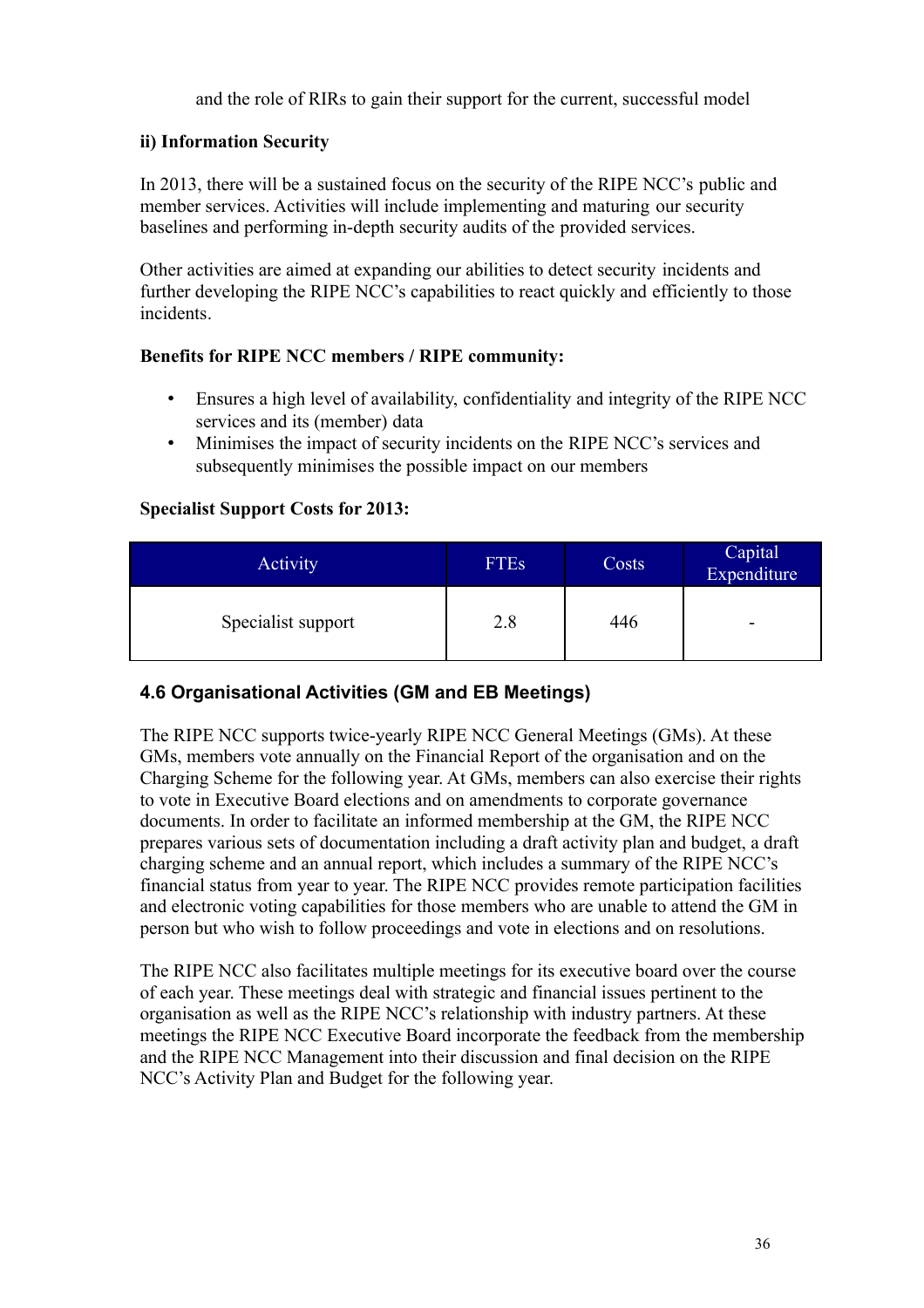### **Benefits for RIPE NCC members / RIPE community:**

- Allows RIPE NCC members' interests to be represented by Executive Board
- Gives members the opportunity to give feedback directly to the Executive Board on the RIPE NCC's Activity Plan and Budget
- Allows members to approve the RIPE NCC Charging Scheme and Financial Report
- Members can elect representatives to the Executive Board
- Provides opportunities to follow GM proceedings and cast votes from anywhere in the world

### **Organisational Activities Costs for 2013:**

| <b>Activity</b>           | <b>FTEs</b> | Costs | Capital<br>Expenditure |
|---------------------------|-------------|-------|------------------------|
| Organisational activities | 3.0         | 383   | -                      |

### **5. Unforeseen Activities**

There may be activities that are entirely unforeseen at the time of writing the RIPE NCC Activity Plan 2013 or have started recently and are not at the stage where they can be quantified as a budgeted activity. A quick, well-focused reaction to the changing environment and new requirements of the RIPE NCC members and other stakeholders has always been a strong point of the RIPE NCC. In line with good Corporate Governance, any activities that fall under this category are developed in close consultation with the RIPE NCC Executive Board.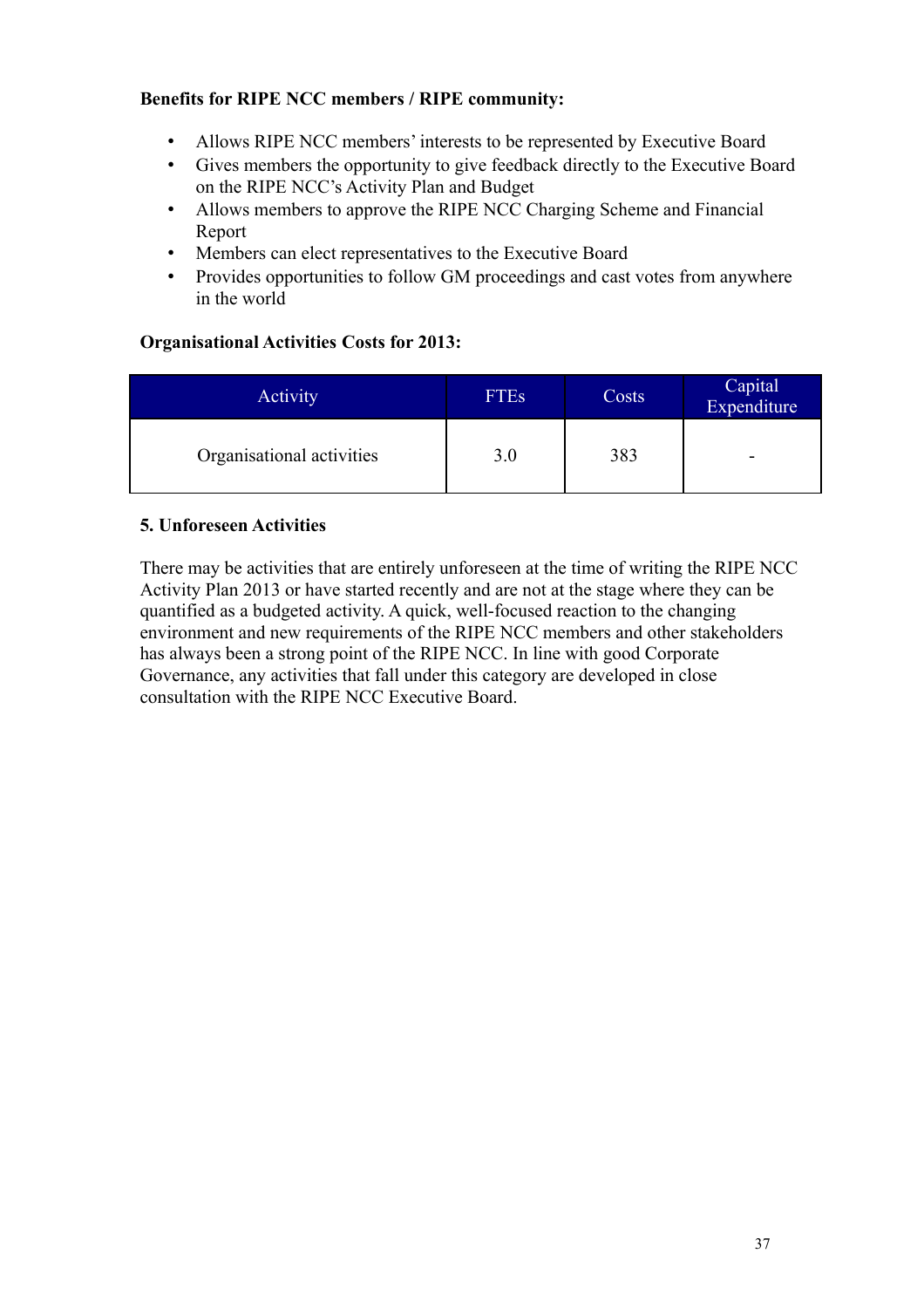## **Appendix 1: Membership Services**

The RIPE NCC provides the following member-only services:

- Distribution and Management of Internet Number Resources
- Auditing
- Resource Certification
- Listing Service
- Resource Transfers
- Reputation Service
- Filtered Resource Assistance
- LIR Portal
- IP Analyser
- Training Courses: LIR; IPv6; Routing Registry and Resource Certification (RPKI)
- DNSMON
- Near Real Time Mirroring (NRTM)
- RIPE Database Proxy Service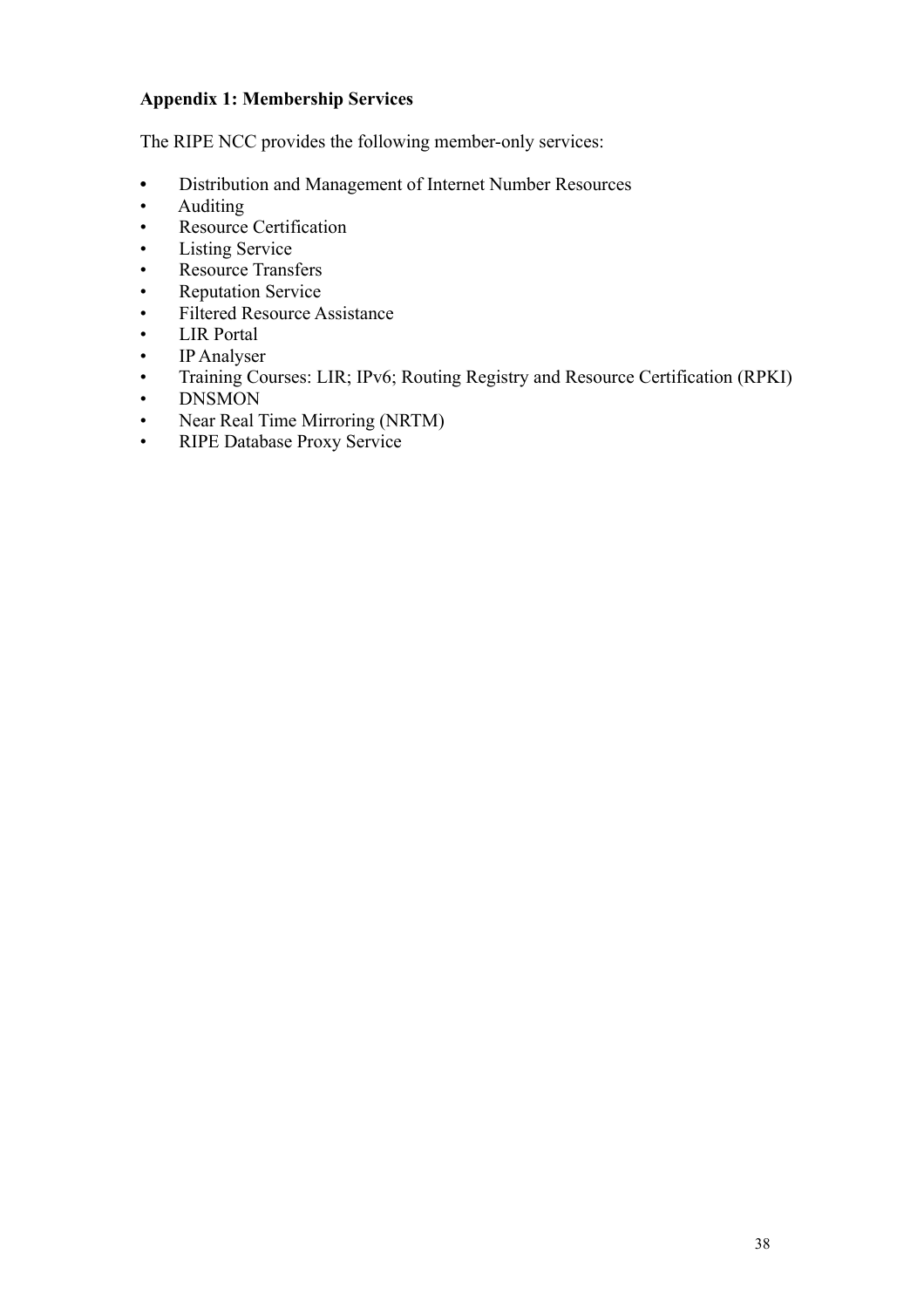# **Appendix 2: Budget Figures 2013**

| RIPE NCC Budgeted Statement of Income & Expenditure 2013 |  |  |
|----------------------------------------------------------|--|--|
|----------------------------------------------------------|--|--|

| In kEUR                              | <b>Budget</b> | LE     | <b>Budget</b> | Difference |        |
|--------------------------------------|---------------|--------|---------------|------------|--------|
| <b>Income</b>                        | 2013          | 2012   | 2012          | 13/12      | 13/B12 |
| <b>Member Service Fees</b>           | 17,742        | 17,665 | 16,975        | 77         | 767    |
| Sign-up Fees                         | 2,100         | 2,170  | 1,676         | (70)       | 424    |
| <b>RIPE Meetings</b>                 | 250           | 175    | 250           | 75         |        |
| Other Income                         | 100           | 280    | 250           | (180)      | (150)  |
| Total Income                         | 20,192        | 20,290 | 19,151        | (98)       | 1,041  |
|                                      |               |        |               |            |        |
| <b>Expenditure</b>                   |               |        |               |            |        |
| <b>Salary Wage Components</b>        | 7,949         | 7,630  | 7,370         | 319        | 579    |
| <b>Secondary Benefits</b>            | 1,673         | 1,600  | 1,582         | 73         | 91     |
| Miscellaneous Personnel              | 1,826         | 1,550  | 1,804         | 276        | 22     |
| <b>Subtotal Personnel</b>            | 11,448        | 10,780 | 10,756        | 668        | 692    |
| Housing                              | 776           | 765    | 909           | 11         | (133)  |
| <b>Office Costs</b>                  | 1,576         | 1,547  | 1,614         | 29         | (38)   |
| Marketing / ER                       | 648           | 530    | 670           | 118        | (22)   |
| Contributions                        | 407           | 400    | 399           | 7          | 8      |
| IT Infrastructure                    | 1,097         | 960    | 899           | 137        | 198    |
| Travel                               | 1,262         | 1,145  | 1,205         | 117        | 57     |
| Consultancy                          | 1,116         | 810    | 933           | 306        | 183    |
| <b>Financial Expenses</b>            | 153           | 137    | 125           | 16         | 28     |
| <b>Subtotal Operational Expenses</b> | 18,483        | 17,074 | 17,510        | 1,409      | 973    |
|                                      |               |        |               |            |        |
| Miscellaneous Expenses               | 150           | 180    | 250           | (30)       | (100)  |
| Depreciation                         | 1,747         | 1,750  | 1,823         | (3)        | (76)   |
| <b>Subtotal Miscellaneous</b>        | 1,897         | 1,930  | 2,073         |            | (176)  |
| Expenses & Depreciation              |               |        |               | (33)       |        |
|                                      |               |        |               |            |        |
| <b>Total Expenses</b>                | 20,380        | 19,004 | 19,583        | 1,376      | 797    |
|                                      |               |        |               |            |        |
| Interest Income                      | 600           | 550    | 400           | 50         | 200    |
|                                      |               |        |               |            |        |
| Surplus / Deficit                    | 412           | 1,836  | (32)          | (1, 424)   | 444    |
| Capital Expenditure                  | 1,807         | 1,233  | 2,278         | 574        | (471)  |
|                                      |               |        |               |            |        |
| Number of FTEs                       | 135           | 128    | 129           | 7          | 6      |